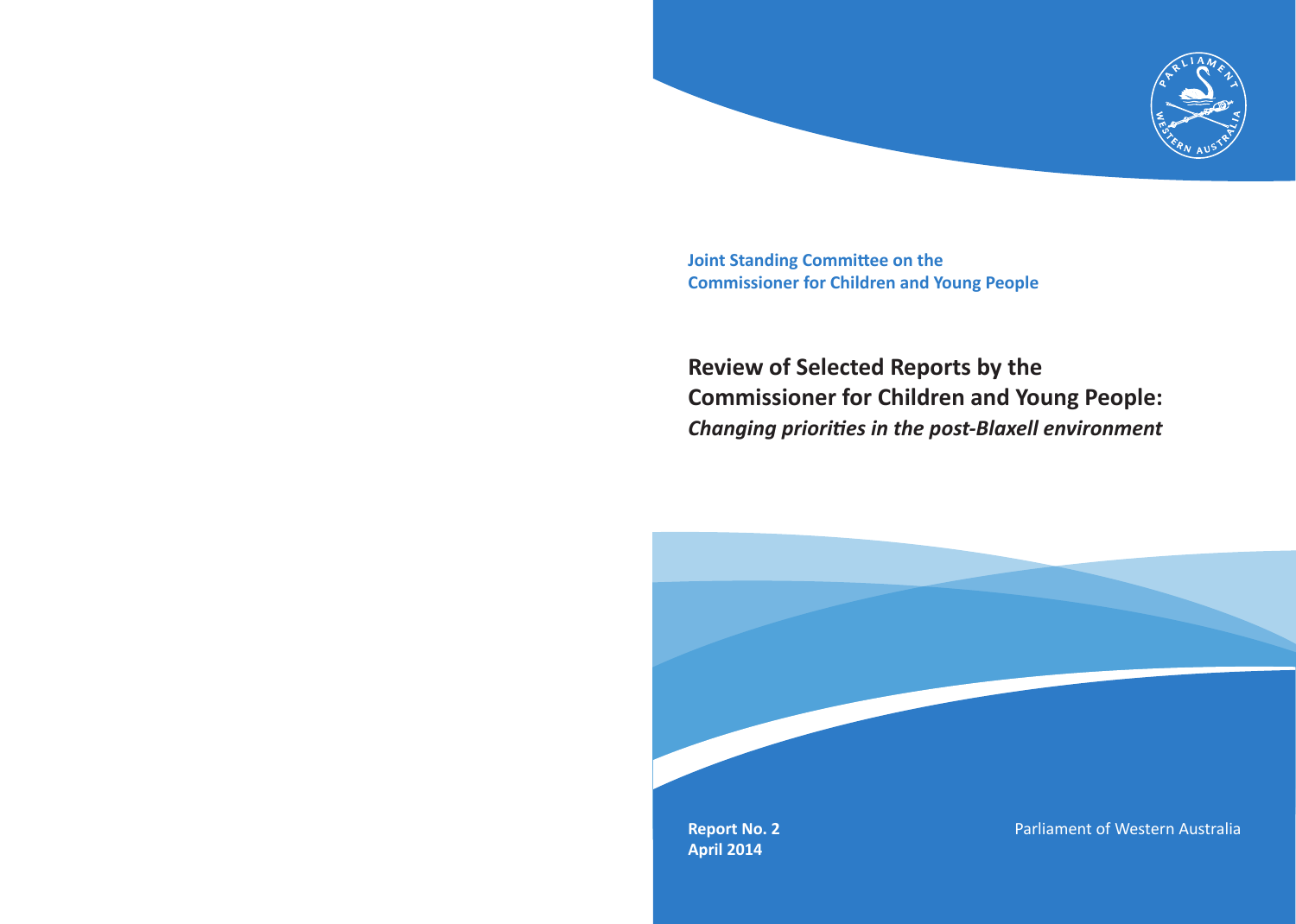### Committee Members

| Hon Robyn M. McSweeney, MLC<br>Member for South West Region |
|-------------------------------------------------------------|
| Hon Dr Sally E. Talbot, MLC<br>Member for South West Region |
| Ms Eleni Evangel, MLA<br>Member for Perth                   |
|                                                             |

### Committee Staff

A/g Principal Research Officer Ms Lucy Roberts

| Legislative Assembly | Tel: (08) 9222 7494                       |
|----------------------|-------------------------------------------|
| Parliament House     | Fax: (08) 9222 7804                       |
| Harvest Terrace      | Email: jscccyp@parliament.wa.gov.au       |
| PERTH WA 6000        | Website: www.parliament.wa.gov.au/jscccyp |

**Published by the Parliament of Western Australia, Perth. April 2014.** ISBN: 978-1-925116-03-8

(Series: Western Australia. Parliament. Legislative Assembly. Committees. Joint Standing Committee on the Commissioner for Children and Young People. Report 2)

328.365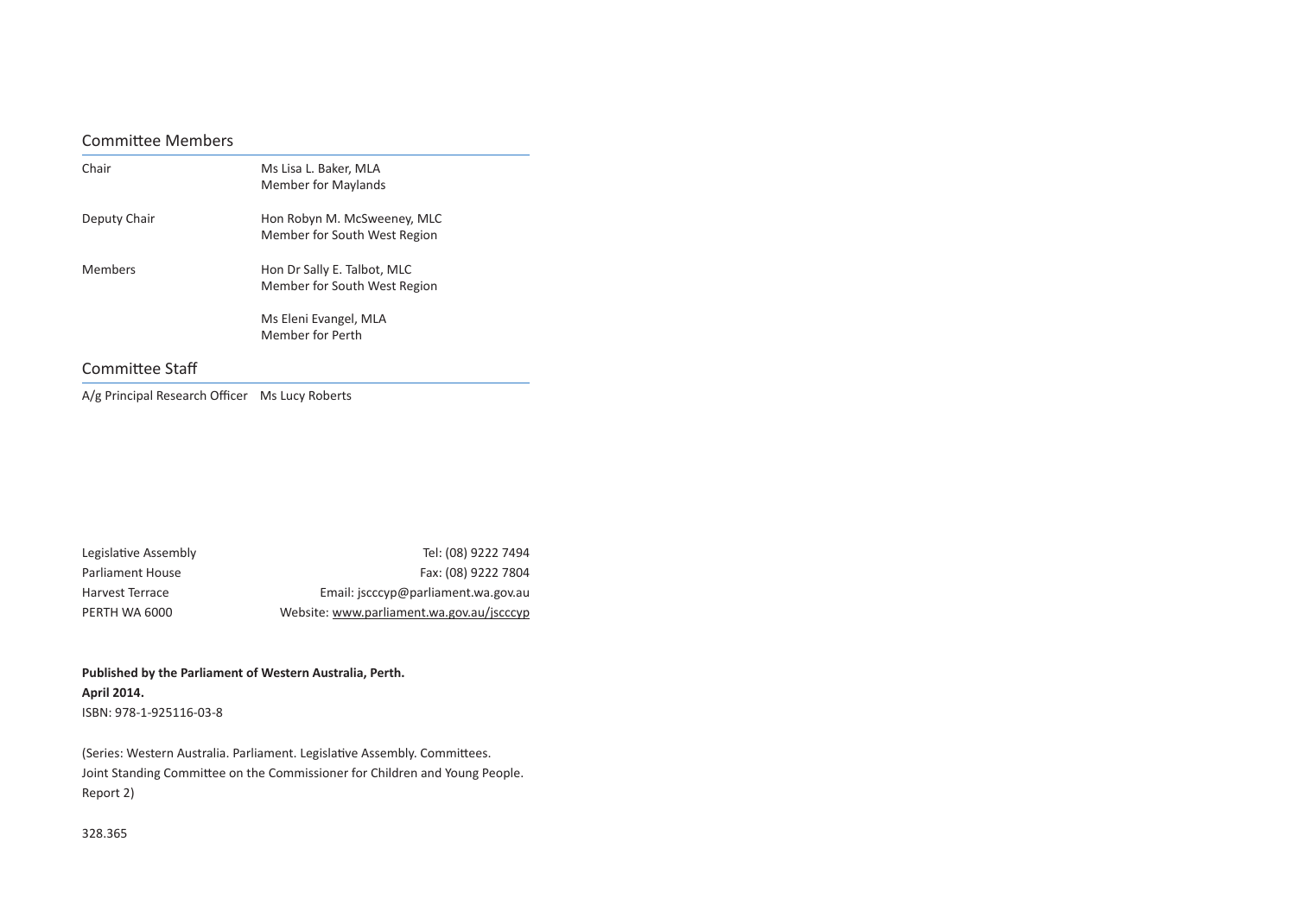## **Joint Standing Committee on the Commissioner for Children and Young People**

# Review of Selected Reports by the Commissioner for Children and Young People:

### **Changing priorities in the post-Blaxell environment**

Report No. 2

Presented by

**Ms L.L. Baker, MLA**

<span id="page-2-0"></span>Laid on the Table of the Legislative Assembly on 10 April 2014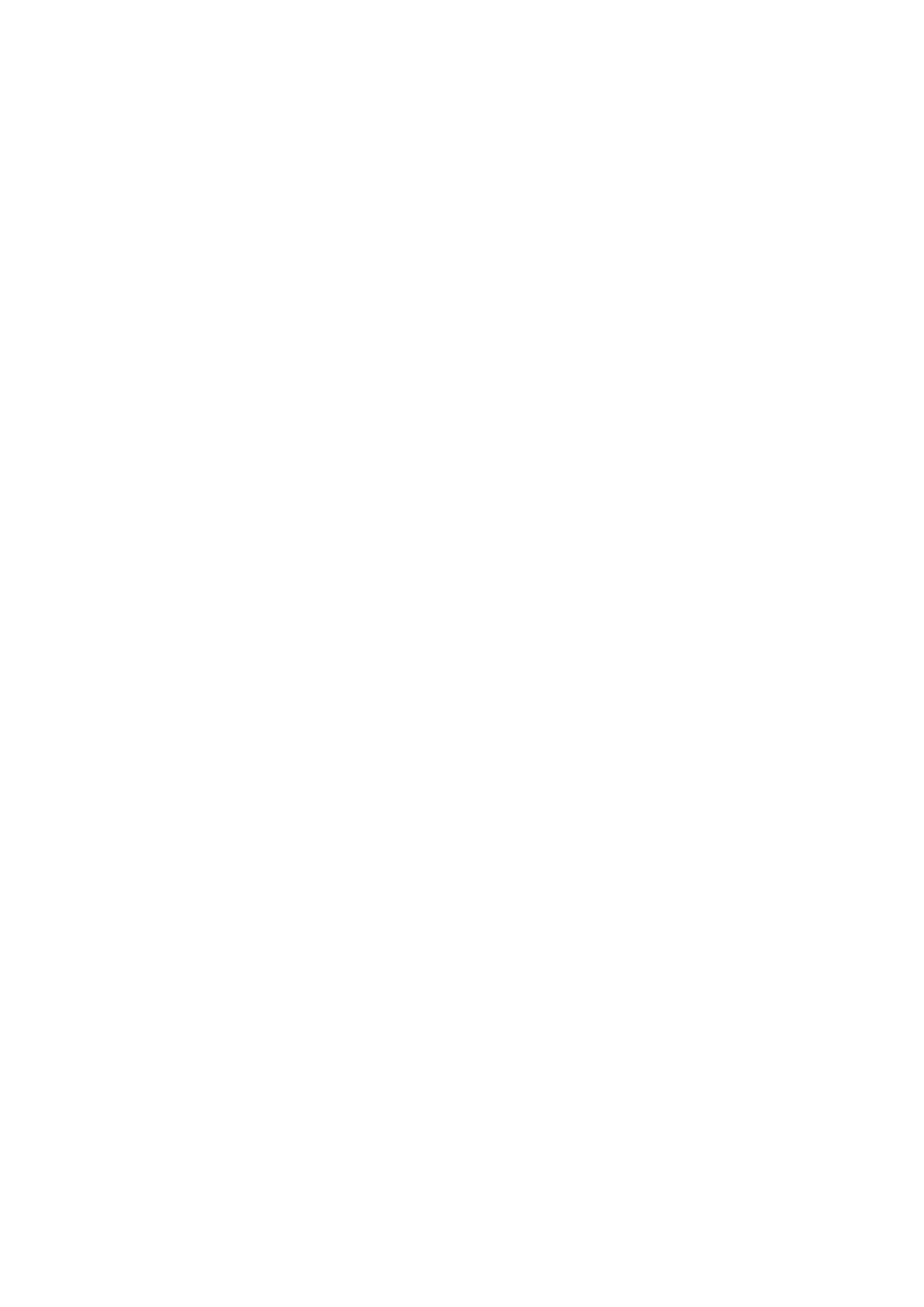### **Chair's Foreword**

his report to WA Parliament from the Joint Standing Committee on the Commissioner for Children and Young People reflects on two significant pieces of the work from the Office of the Commissioner for Children and Young People, his report to WA Parliament from the Joint Standing Committee on the<br>
Commissioner for Children and Young People reflects on two significant piece<br>
of the work from the Office of the Commissioner for Children and Young Peo people with disability' and 'Speaking Out About Living in Regional and Remote WA: the views of Western Australian children and young people', and on the Commissioner's Annual Report 2012-13.

I consider the two 'Speaking Out' reports demonstrate the value that the work of the Commissioner for Children and Young People offers to the WA Parliament by gathering and accurately reflecting the voices of our youngest citizens. When children and young people are asked for their views on significant issues that affect their lives, it is up to the community, service providers, policy writers and WA parliamentarians to listen. The voices of the young must influence the policies that shape their lives.

The Annual Report 2012-13 of the Office of the Commissioner for Children and Young People documents a busy year of work completed by the then Commissioner, Ms Michelle Scott and her dedicated team.

It is a matter of concern that the position of Commissioner has remained without a substantive occupant for over twelve months. The absence of a substantive Commissioner has continued during a statutory review of the *Commissioner for Children and Young People Act 2006*. The report to WA Parliament concerning the outcome of that review is now 10 months overdue, and there is no attempt to commence the process of recruiting to permanently fill the Commissioner's position.

Over twelve months ago the WA Government announced that it agreed to implement all recommendations from the St Andrew's Hostel Inquiry, (the Blaxell Inquiry). Recommendation two of the Inquiry called for the creation of a 'one-stop-shop' in managing reports from the public, including from children, concerning child abuse. The Government proposed the Commissioner for Children and Young People as the preferred agency to take on this complaints role. A year after this promise, there is no progress by the WA Government to implement this key recommendation. This lack of action is a serious concern. The federal Royal Commission into Institutional Responses to Child Sexual Abuse announced that it is receiving up to 40 reports of abuse every day. Children and adults in WA are still waiting for the reporting improvements promised by the WA Government.

After 12 months of uncertainty, the recommendation made by the Joint Standing Committee is that before the WA Parliament rises for the winter break in 2014, the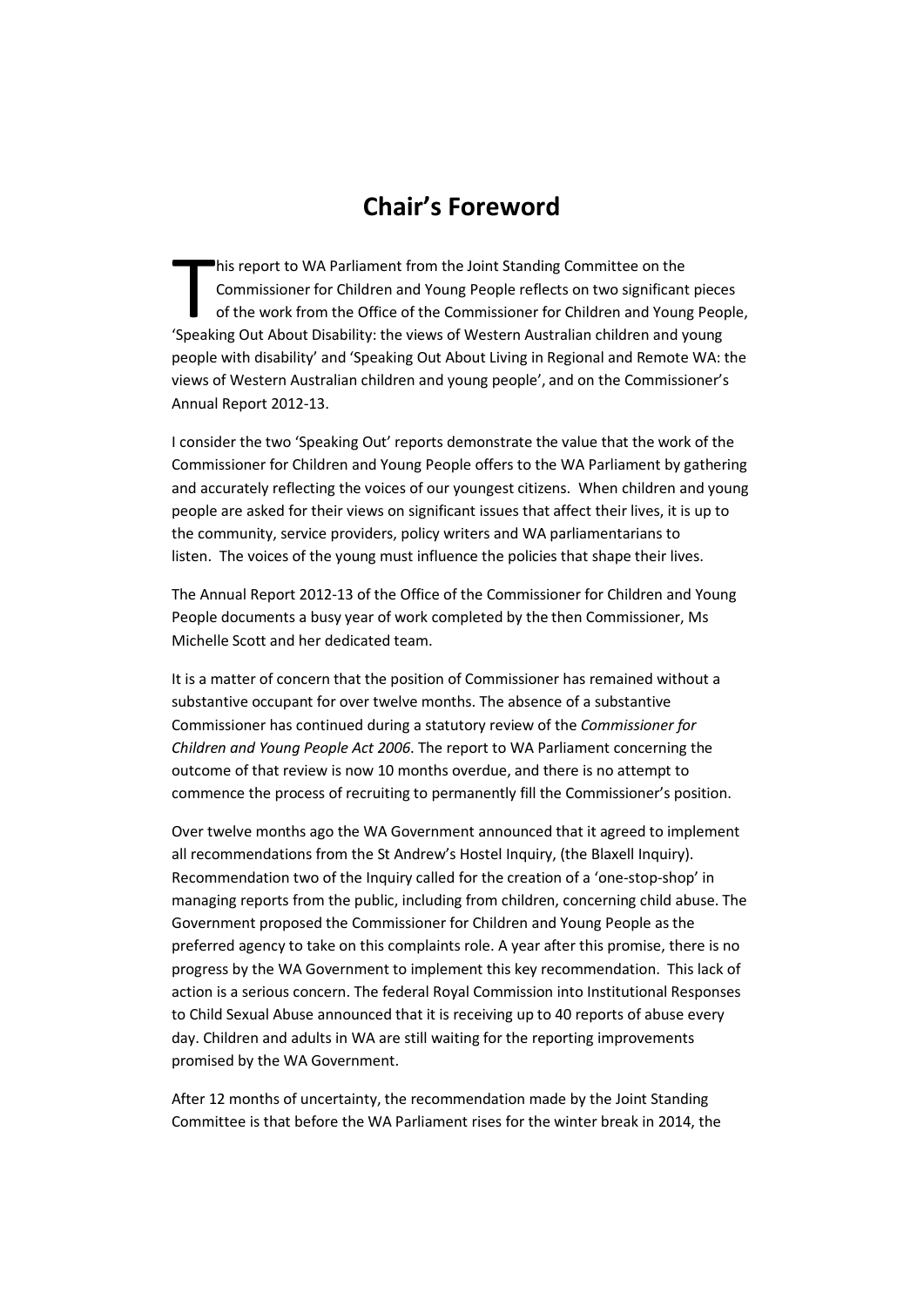Attorney General tables the report of the review into the *Commissioner for Children and Young People Act 2006*. This will stop the uncertainty currently surrounding the work of the Commissioner and helpfully move us quickly to implement the recommendations from the Blaxell Inquiry.

I acknowledge the work of my committee members who remain committed to our work and to the role of the Commissioner for Children and Young People: Hon Robyn McSweeney MLC (Deputy Chair), Hon Dr Sally Talbot MLC, and Ms Eleni Evangel MLA. Finally I commend our Principal Research Officer, Ms Lucy Roberts who has worked with intelligence and determination to inform our deliberations, coordinate Committee hearings and evidence and draft reports.

Bah

MS L.L. BAKER, MLA **CHAIR**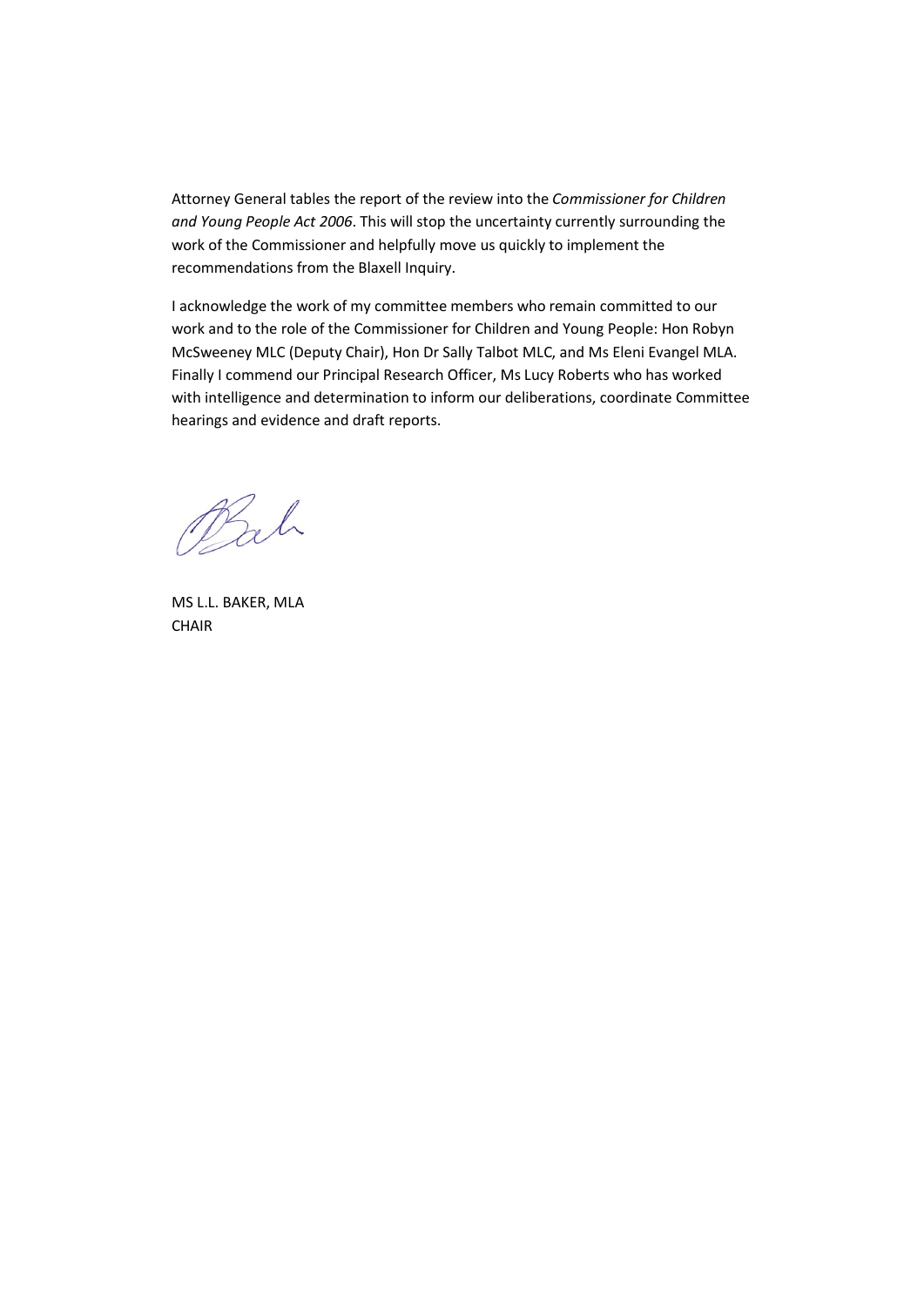### **Contents**

| <b>Executive Summary</b>                                                         | ÷   |
|----------------------------------------------------------------------------------|-----|
| <b>Ministerial Response</b>                                                      | iii |
| <b>Findings and Recommendations</b>                                              | v   |
|                                                                                  |     |
| Introduction<br>1                                                                | 1   |
| Role and functions of the Committee                                              | 1   |
| Uncertainty surrounding the role of the Commissioner                             | 1   |
| Review of the Commissioner for Children and Young People Act 2006                | 1   |
| Recruitment process for a Commissioner                                           | 3   |
|                                                                                  |     |
| Commissioner for Children and Young People: Annual Report 2012-13<br>2           | 5   |
| Summary of report                                                                | 5   |
| From the Commissioner                                                            | 5   |
| Overview of the Agency                                                           | 7   |
| <b>Agency Performance</b>                                                        | 8   |
| Significant issues impacting the agency                                          | 13  |
| Disclosures and legal compliance                                                 | 14  |
| The Committee's view                                                             | 14  |
|                                                                                  |     |
| Speaking Out About Disability: the views of Western Australian children and<br>3 |     |
| young people with disability                                                     | 17  |
| The Commissioner's report                                                        | 17  |
| The Committee's view                                                             | 19  |
|                                                                                  |     |
| Speaking Out About Living in Regional and Remote WA: the views of Western<br>4   |     |
| Australian children and young people                                             | 21  |
| The Commissioner's report                                                        | 21  |
| The Committee's view                                                             | 24  |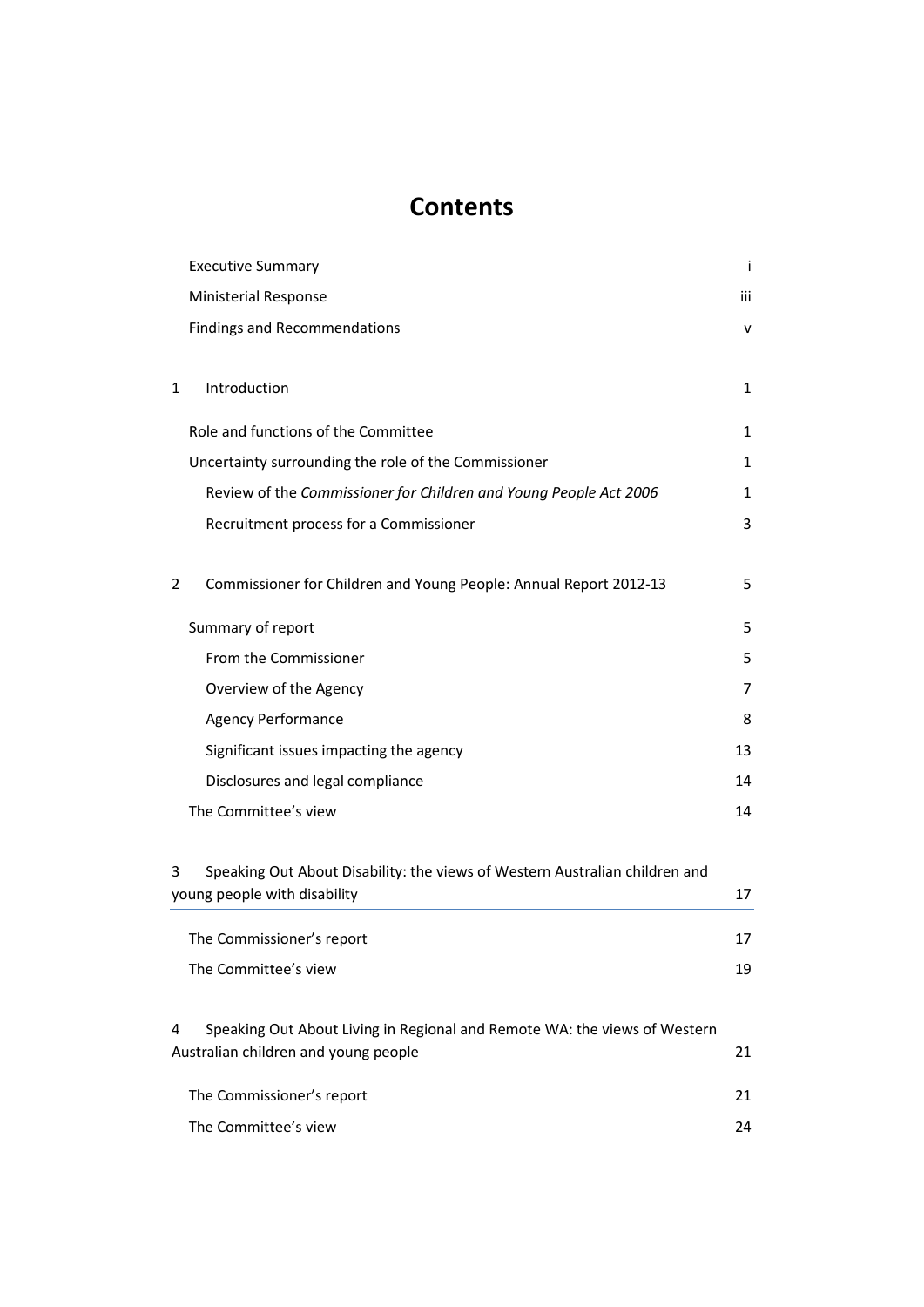| Joint Standing Committee on the Commissioner for Children and Young People |  |
|----------------------------------------------------------------------------|--|
| - functions and powers                                                     |  |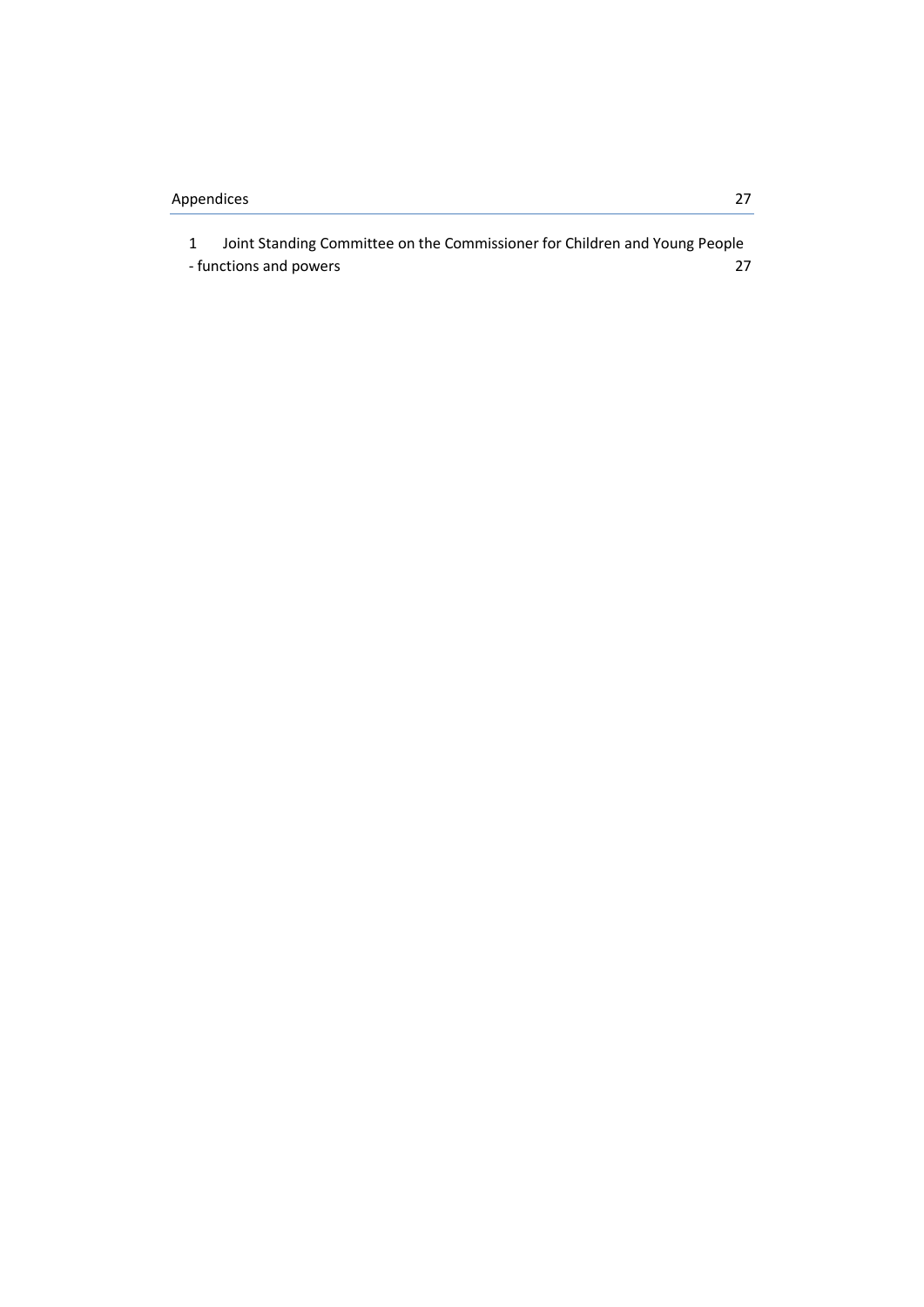### **Executive Summary**

he Joint Standing Committee on the Commissioner for Children and Young People (the Committee) has as one of its functions to 'examine Annual and other Reports of the Commissioner'. The Committee does not report to Parliament on The Joint Standing Committee on the Commissioner for Children and Young<br>
People (the Committee) has as one of its functions to 'examine Annual and oth<br>
Reports of the Commissioner'. The Committee does not report to Parliam reports tabled by the Commissioner in 2013. These reports are:

- The Annual Report 2012-13;
- Speaking Out About Disability: the views of Western Australian children and young people with a disability; and
- Speaking Out About Living in Regional and Remote WA: the views of Western Australian children and young people.

The Committee commends the Commissioner on the breadth of activity demonstrated by these reports, and the important research that contributes to the wellbeing of the Western Australian community. The contribution of the Commissioner's work is particularly relevant given the uncertainty that has surrounded the office of the Commissioner for Children and Young People since at least the beginning of 2013.

The statutory review of the *Commissioner for Children and Young People Act 2006* became due in December 2012, and was announced by the Public Sector Commission on behalf of the Attorney General in January 2013. The report of the review was provided by the Public Sector Commission to the Attorney General in May of 2013. The report of the review is yet to be tabled in Parliament in April 2014, meaning that almost a full year has passed since the review was completed. As several significant changes to the role of the Commissioner were canvassed within the review, there is some uncertainty as to what the role will involve into the future. The Committee calls on the Attorney General to table the report of the review before the parliamentary winter recess of 2014.

In addition, there has been no permanent appointment made to the position of Commissioner since the inaugural Commissioner, Ms Michelle Scott, completed her first five year term and was subsequently placed in the role in an acting capacity. Since her resignation at the end of 2013, the role has been filled in an acting capacity by Ms Jennifer Perkins. The Committee is concerned that the position of the Commissioner for Children and Young People needs to be filled on a substantive basis as soon as possible.

This report summarises the Commissioner's annual report, and the two 'Speaking Out' reports. The Committee notes the detailed information included in the annual report,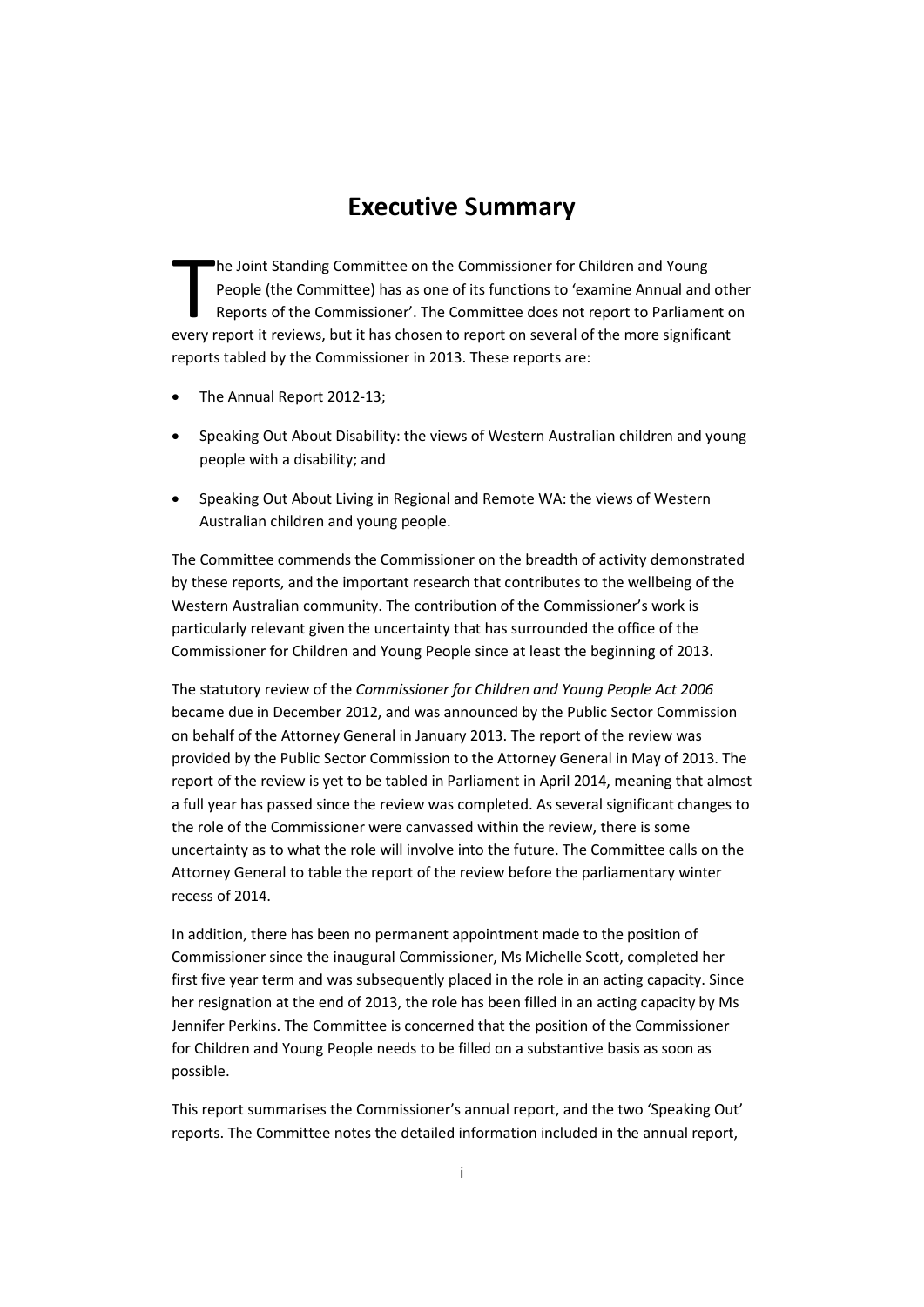and that it provides an informative and useful summary of the Commissioner's work over the financial year.

In relation to both of the 'Speaking Out' reports, the Committee felt that the reports were a good reflection of the opinions, feelings, and experiences of the children and young people who participated, and that the research was an important mechanism for ensuring their voices are heard. The Committee would be interested to see the development of a mechanism to track the use of reports such as these, and their impact on policy.

Finally, the Committee firmly believes in the importance of the Commissioner's role and the research carried out by the Commissioner and the office, and would like to see such research having a greater impact on government and non-government agencies responsible for developing and implementing policies that impact on children and young people.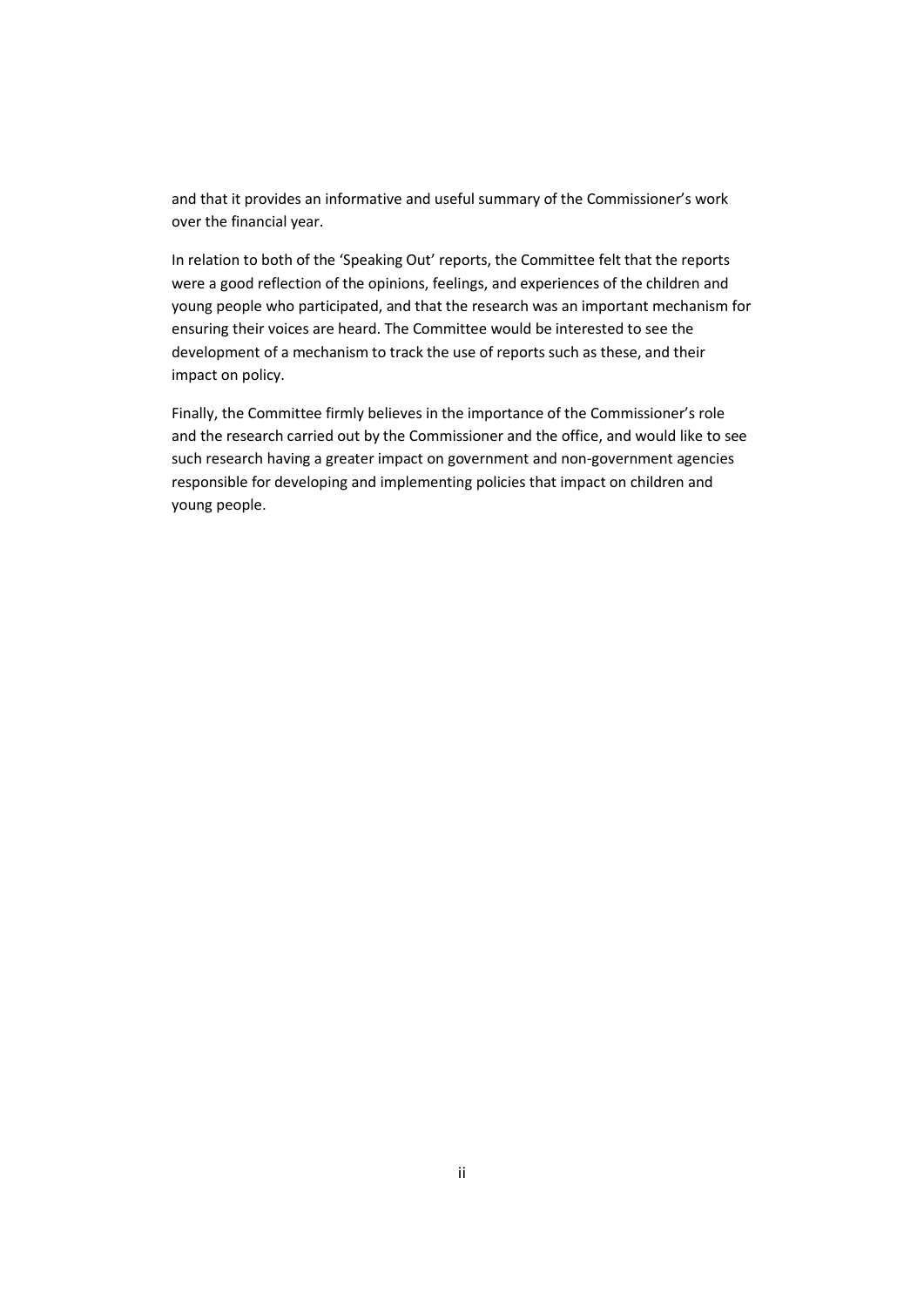### **Ministerial Response**

In accordance with Standing Order 277(1) of the Standing Orders of the Legislative Assembly, the Joint Standing Committee directs that the Minister representing the Attorney General report to the Assembly as to the action, if any, proposed to be taken by the Government with respect to the recommendations of the Committee.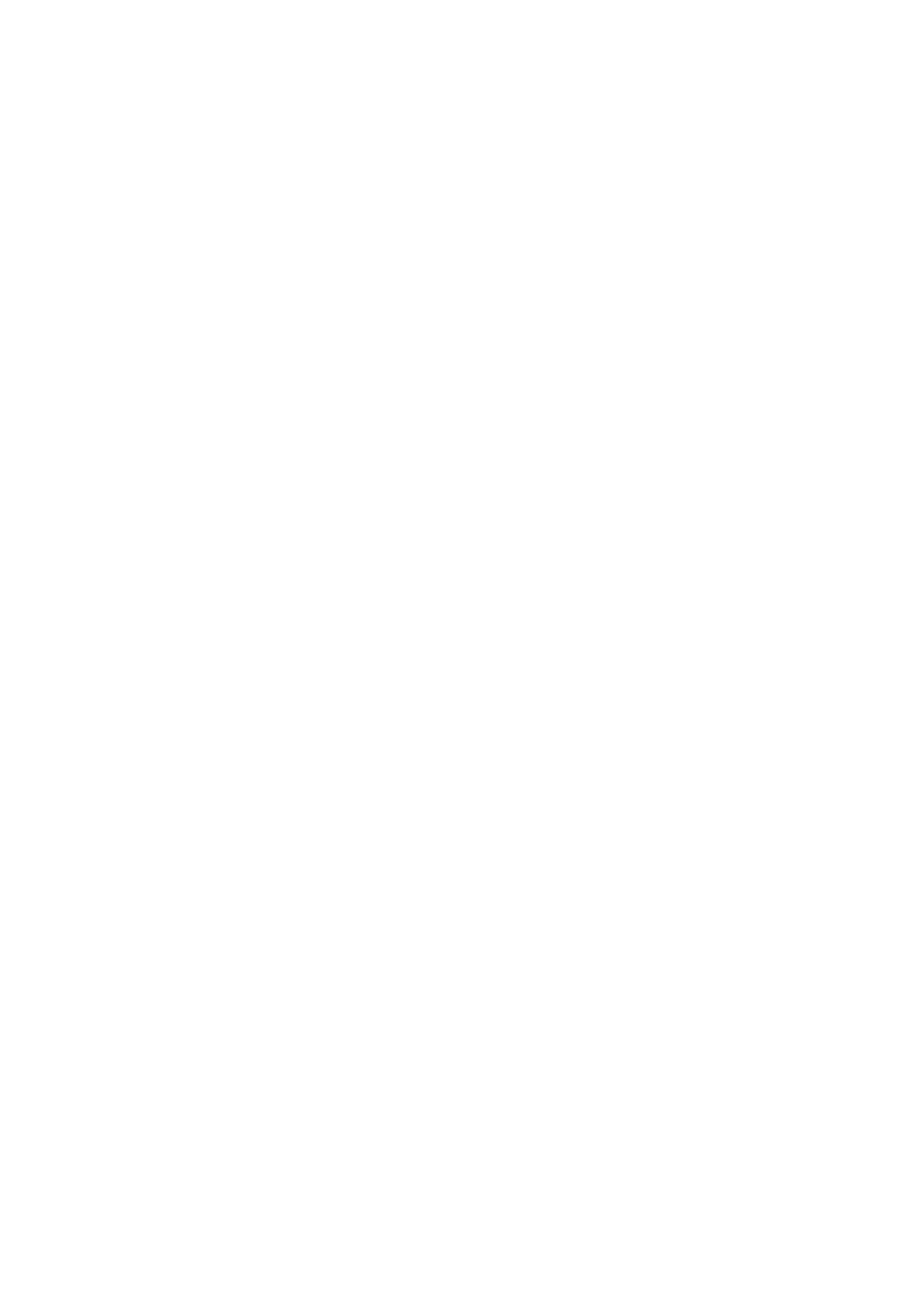### **Findings and Recommendations**

#### **Finding 1 Page 4**

The Committee looks forward to the Attorney General tabling the report of the statutory review into the *Commissioner for Children and Young People Act 2006*, and the commencement of a recruitment process to fill the position of Commissioner on a substantive basis, in order to resolve the ongoing uncertainty surrounding the role of the Commissioner.

#### **Recommendation 1 Page 4 Page 4**

The Committee recommends that the Attorney General tables the report of the review into the *Commissioner for Children and Young People Act 2006* prior to the 2014 winter recess of Parliament.

#### **Finding 2 Page 15**

The Commissioner's annual report provides a good overview of the important work carried out by the Commissioner for Children and Young People during the 2012-2013 year.

#### **Finding 3 Page 15**

The Commissioner may wish to consider publishing stand-alone updates on the implementation of the recommendations of the *Report of the Inquiry into the Mental Health and Wellbeing of Children and Young People.*

#### **Finding 4 Page 20**

The Committee would be interested to see the development of a mechanism to track the use of reports published by the Commissioner and their impact on policy development.

#### **Finding 5 Page 25**

The Committee considers it vital to the wellbeing of children and young people in Western Australia that the research conducted by the Commissioner is listened to, and used, by the government and non-government agencies responsible for developing policies that impact on children and young people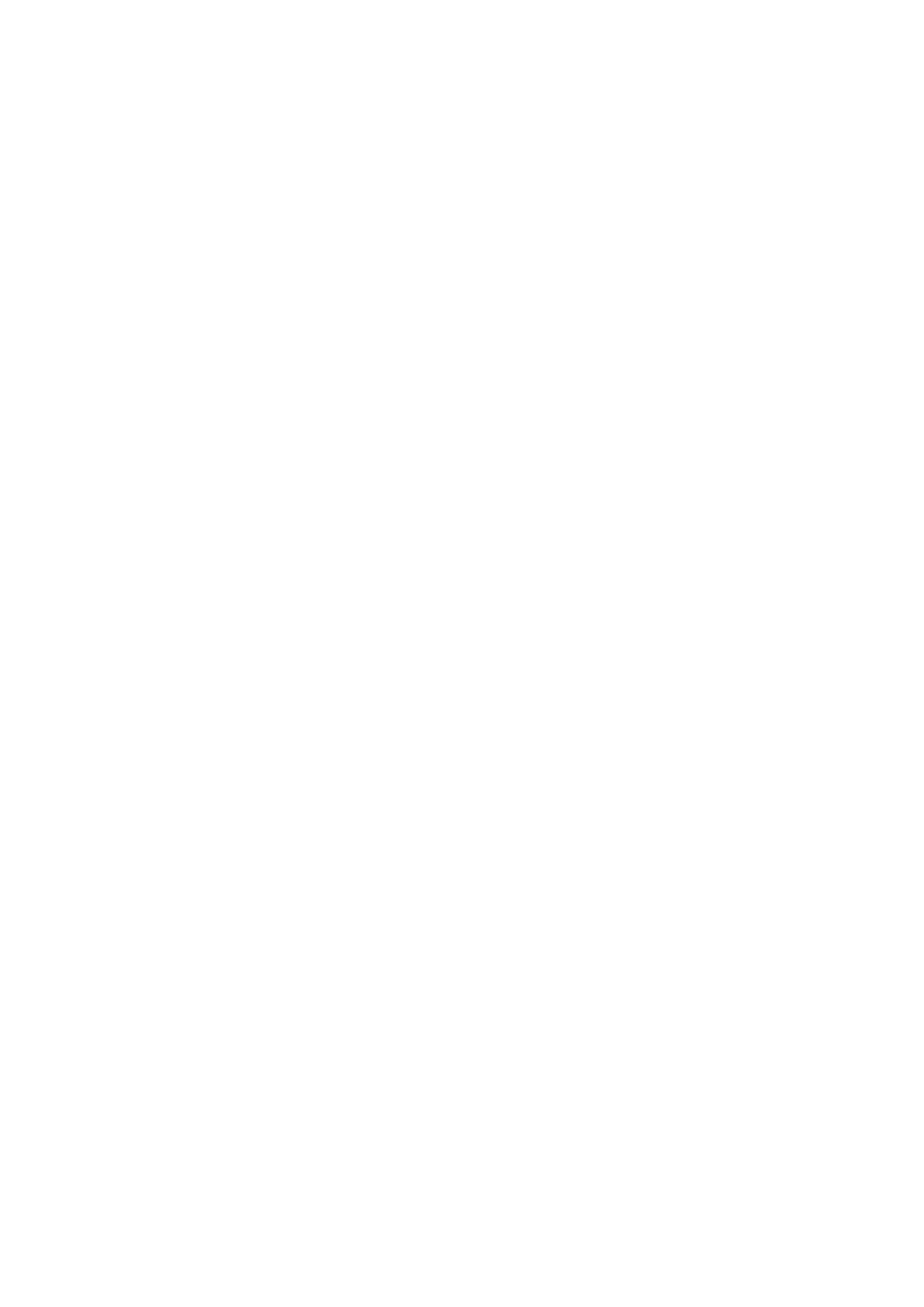### **Chapter 1**

### **Introduction**

### **Role and functions of the Committee**

The Joint Standing Committee on the Commissioner for Children and Young People (JSCCCYP) was formed by the  $39<sup>th</sup>$  Parliament of Western Australia on 22 May 2013. The functions of the Committee are to:

- i) Monitor, review and report to Parliament on the exercise of the functions of the Commissioner for Children and Young People;
- ii) To examine Annual and other Reports of the Commissioner; and
- iii) To consult regularly with the Commissioner.

While the Committee does not report to Parliament on every report by the Commissioner for Children and Young People (the Commissioner) that it reviews, it has chosen to report on three of the more significant reports the Commissioner published in 2013:

- the Annual Report 2012-2013;
- Speaking Out About Disability: the views of Western Australian children and young people with a disability; and
- Speaking Out About Living in Regional and Remote WA: the views of Western Australian children and young people.

These three reports were released during the second half of 2013, and demonstrate the breadth of activity undertaken by the Commissioner. Importantly, they also demonstrate the value of the Commissioner's work to the Western Australian community.

### **Uncertainty surrounding the role of the Commissioner**

#### **Review of the** *Commissioner for Children and Young People Act 2006*

Considerable uncertainty has surrounded the work of the Commissioner since at least the beginning of 2013. Section 64 of the *Commissioner for Children and Young People Act 2006* (the Act) requires the Minister to review the operation and effectiveness of the Act as soon as practicable after five years of operation. The Act, including section 64 was proclaimed on 20 November 2007, with '10 December 2007 as the day on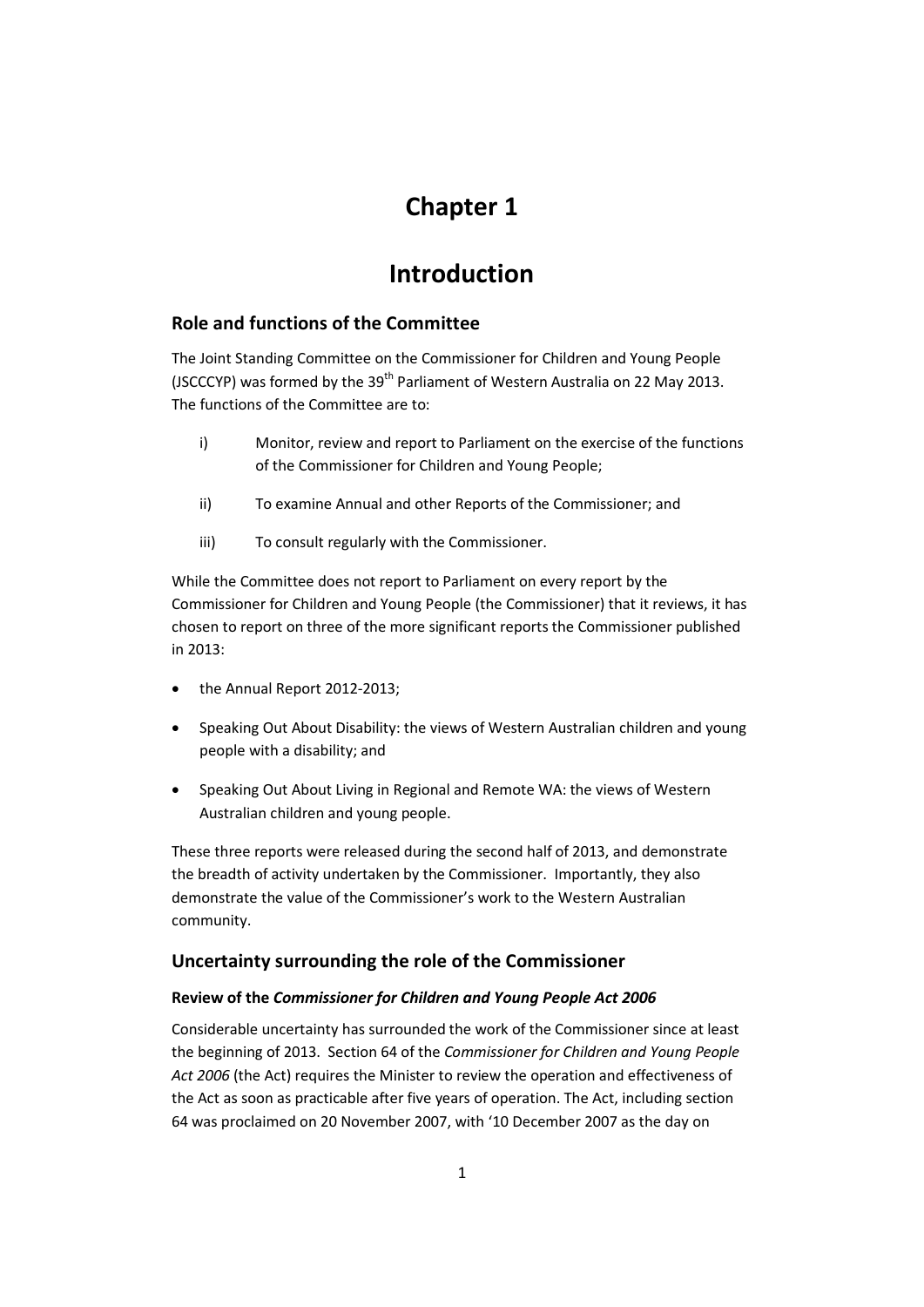#### Chapter 1 Introduction

which the provisions of that Act, other than Schedule 1 clauses 2 and 3, come into operation'.[1](#page-2-0)

This means that the review was required to be undertaken as soon as practicable after 10 December 2012. The Attorney General is the Minister responsible for carrying out and reporting on the review.

The Public Sector Commissioner, on behalf of the Attorney General, announced the statutory review of the Act in January [2](#page-15-0)013. $^2$  The terms of reference for the review were as follows:

*At the request of the Attorney General, the Public Sector Commission will conduct a review of the operation and effectiveness of the* Commissioner for Children and Young People Act 2006 *(the Act). To this end the review will:*

- *1. Examine the operation and effectiveness of the Act*
- *2. Report on the extent to which the purpose of the Act, including the advocacy, promotion and monitoring of the wellbeing of children and young people, is being achieved (specifically but not limited to section 19 of the Act)*
- *3. Examine what amendments to the Act are necessary to enable the Commissioner for Children and Young People to operate as a 'one stop shop' for any complaint concerning child abuse regardless of the public sector agency that the matter relates to, as per recommendation 2 of the Inquiry into St Andrew's Hostel*
- *4. Examine what amendments to the Act are necessary to facilitate recommended changes resulting from the review of the* Working with Children (Criminal Record Checking) Act 2004 *and any other relevant recommendations from legislative reviews or reports.*

*The terms of reference originally provided for the review report to be provided to the Attorney General by 10 May 2013, which was subsequently extended to 31 May 2013.[3](#page-15-1)*

Terms of reference 3 and 4, if included into the role of the Commissioner, would result in significant changes to the role and to the workload of the office.

<sup>&</sup>lt;sup>1</sup> 'Proclamation No. 48 of 2006. Commissioner for Children and Young People Act 2006', *Government Gazette,* 23 November 2007, p5861.

<span id="page-15-2"></span><span id="page-15-0"></span><sup>2</sup> Public Sector Commission, *Review of the Commissioner for Children and Young People Act 2006*. Available at: http://www.publicsector.wa.gov.au/public-administration/sector-performance-andoversight/reviews-investigations-and-special-inquiries/reviews/review-commissioner-childrenand-young-people-act-2006. Accessed on 27 March 2013.

<span id="page-15-1"></span><sup>3</sup> Public Sector Commission, *Review of the Commissioner for Children and Young People Act 2006*. Terms of Reference. Available at: http://www.publicsector.wa.gov.au/publicadministration/sector-performance-and-oversight/reviews-investigations-and-specialinquiries/reviews/review-commissioner-children-and-young-people-act-2006. Accessed on 27 March 2013.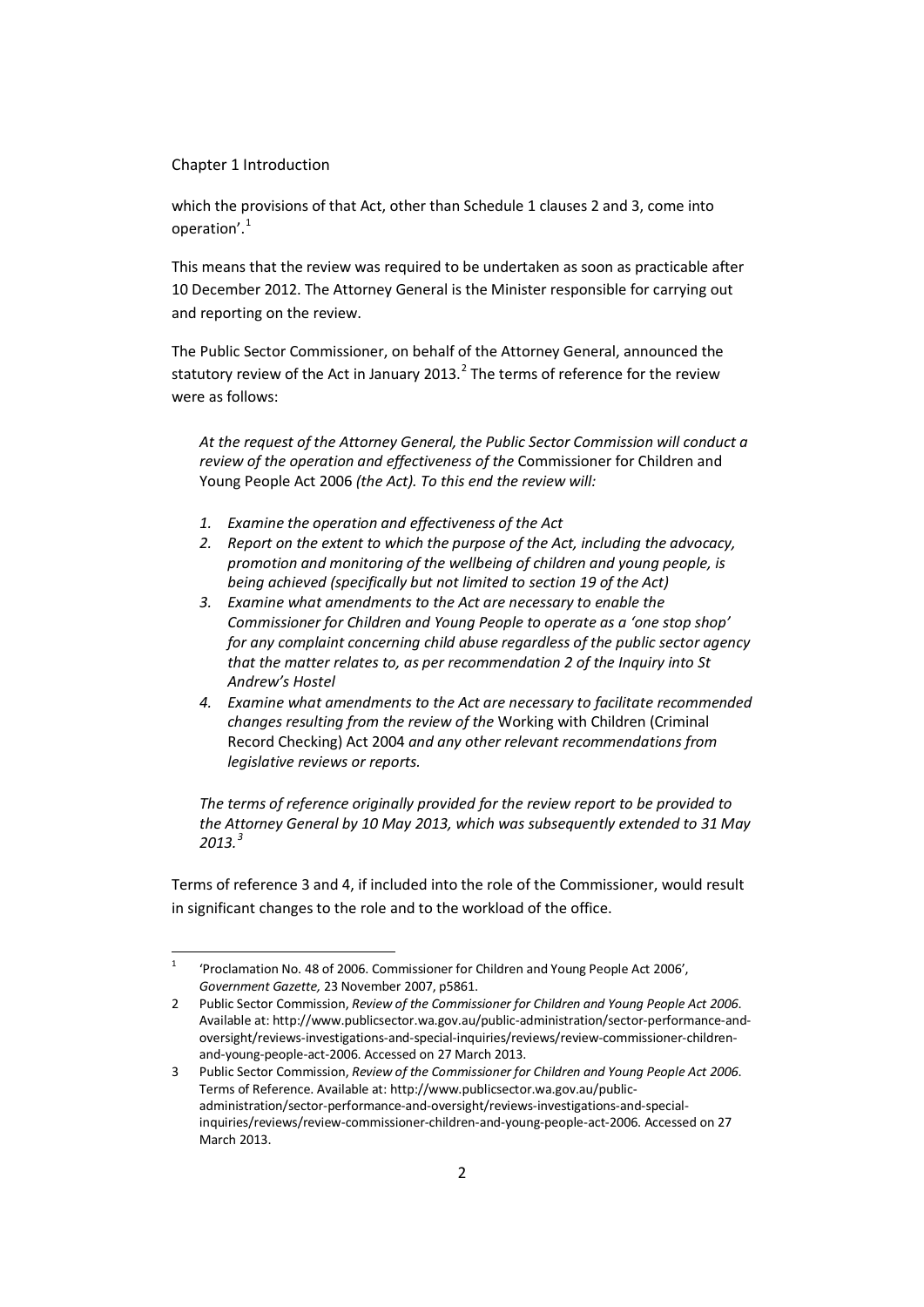The Public Sector Commission completed the review on 31 May 2013, when the report of the review was forwarded to the Attorney General.<sup>[4](#page-15-2)</sup> The Committee notes that section 64 of the Act requires that:

*The Minister must prepare a report based on the review and, as soon as is practicable after the report is prepared, must cause it to be laid before each House of Parliament.[5](#page-16-0)*

The Committee has sought information from the Attorney General on the report of the review, and requested details of when the report will be tabled. In correspondence of 16 December 2013, the Attorney General stated:

*The government is finalising its response to the statutory review of the Act and once completed, any required legislative changes can then be drafted. It is currently my intention to table the statutory review in the new year…[6](#page-16-1)*

The Committee urges the Attorney General to table the report of the statutory review before the 2014 parliamentary winter break.

#### **Recruitment process for a Commissioner**

 $\overline{a}$ 

In addition to the uncertainty surrounding the role of the Commissioner, there has been no permanent appointment made to the position of Commissioner since early in 2013. The inaugural Commissioner, Ms Michelle Scott, completed her five year term as Commissioner and was then placed in the role in an acting capacity. At the end of 2013, Ms Scott resigned from the role, and Ms Jennifer Perkins was appointed as Acting Commissioner for a period of up to 12 months.<sup>[7](#page-16-2)</sup>

In the letter notifying the Committee of these arrangements, the Attorney General stated that the statutory review would be tabled in the new year (2014), and

> *the recruitment process for a new commissioner will be able to commence shortly thereafter.[8](#page-16-3)*

The Committee is cognisant of the requirements of section 7 of the Act, which details the process for the selection of the Commissioner. Section 7 states that before a Commissioner is appointed, the Premier shall, among other requirements, 'advertise

<sup>4</sup> Public Sector Commission, *Review of the Commissioner for Children and Young People Act 2006*. Available at: http://www.publicsector.wa.gov.au/public-administration/sector-performance-andoversight/reviews-investigations-and-special-inquiries/reviews/review-commissioner-childrenand-young-people-act-2006. Accessed on 27 March 2013.

<span id="page-16-0"></span><sup>5</sup> Section 64(2) *Commissioner for Children and Young People Act 2006* (Western Australia).

<span id="page-16-1"></span><sup>6</sup> Hon Michael Mischin MLC, Attorney General, Minister for Commerce, Letter, 16 December 2013.

<span id="page-16-2"></span><sup>7</sup> Hon Michael Mischin MLC, Attorney General, Minister for Commerce, Letter, 16 December 2013.

<span id="page-16-3"></span><sup>8</sup> Hon Michael Mischin MLC, Attorney General, Minister for Commerce, Letter, 16 December 2013.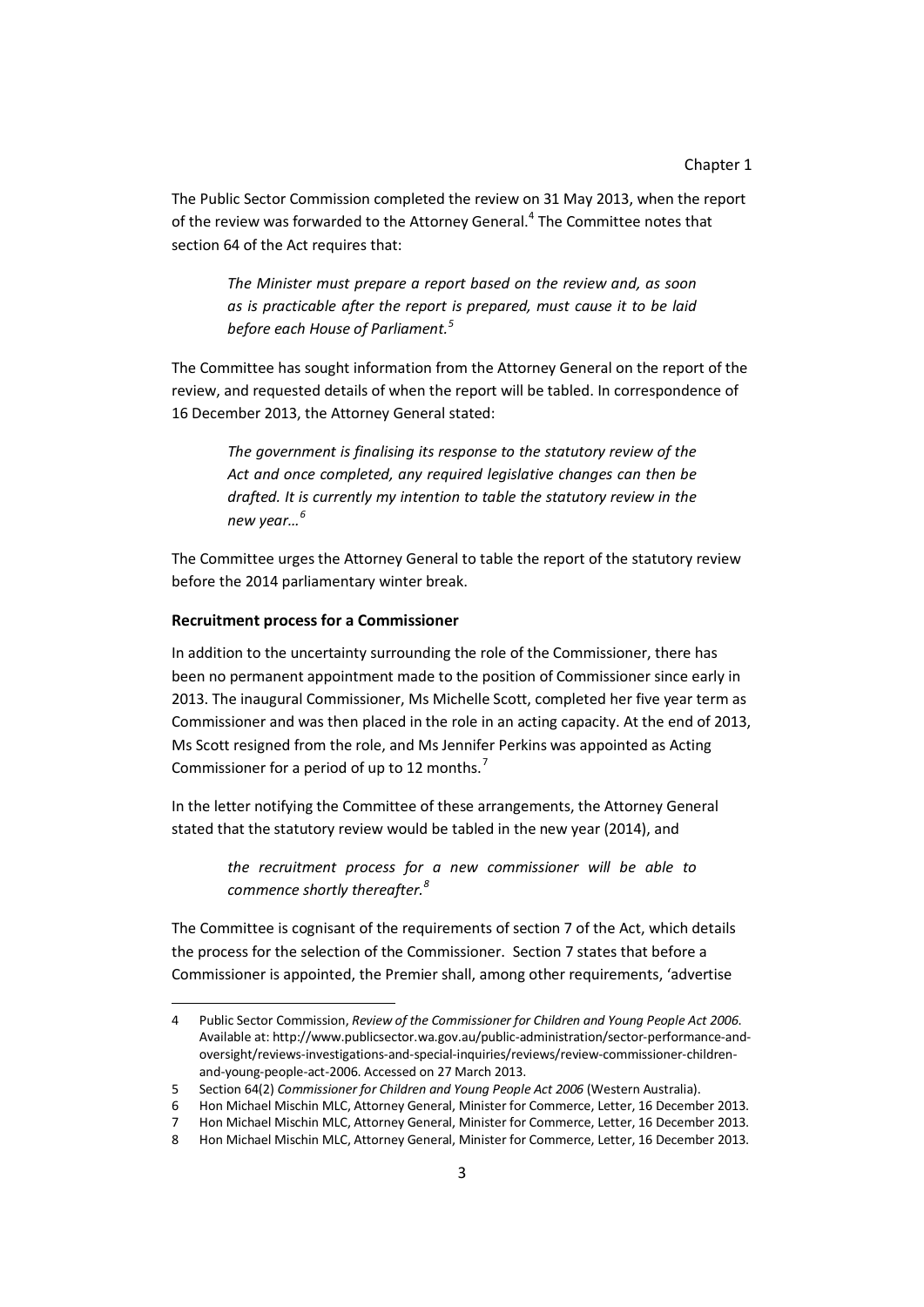#### Chapter 1 Introduction

throughout Australia for expressions of interest from people with professional qualifications and substantive experience in matters affecting children'. Additionally, 'children and young people must be involved in the selection process.'[9](#page-16-3) The recruitment process is therefore likely to be a fairly long one.

The Committee is concerned that the position of the Commissioner for Children and Young People needs to be filled on a substantive basis as soon as possible.

#### **Finding 1**

 $\overline{a}$ 

The Committee looks forward to the Attorney General tabling the report of the statutory review into the *Commissioner for Children and Young People Act 2006*, and the commencement of a recruitment process to fill the position of Commissioner on a substantive basis, in order to resolve the ongoing uncertainty surrounding the role of the Commissioner.

#### **Recommendation 1**

The Committee recommends that the Attorney General tables the report of the review into the *Commissioner for Children and Young People Act 2006* prior to the 2014 winter recess of Parliament.

<span id="page-17-0"></span><sup>9</sup> Section 7, *Commissioner for Children and Young People Act 2006* (Western Australia).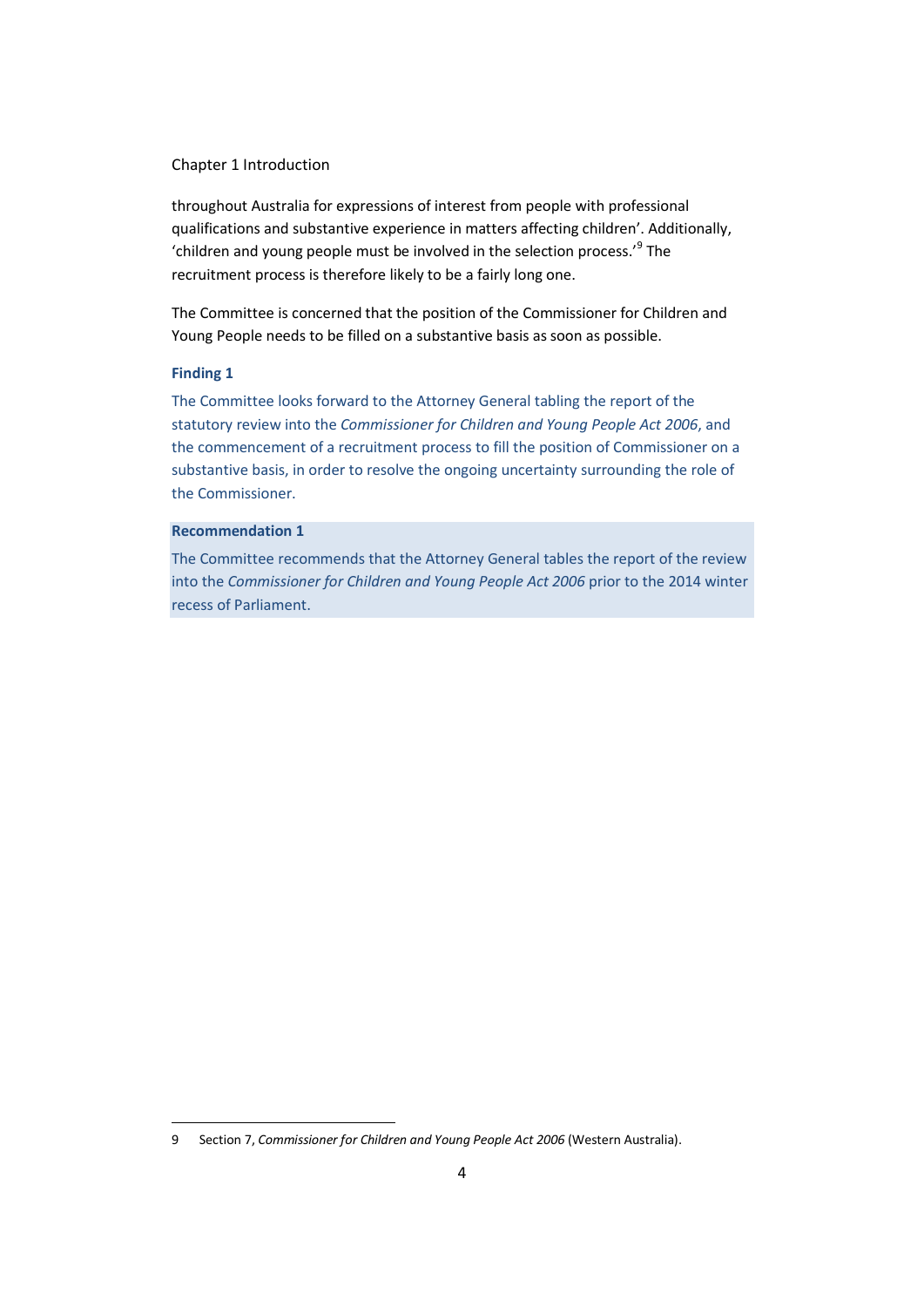### **Chapter 2**

## **Commissioner for Children and Young People: Annual Report 2012-13**

**This chapter provides a review of the Commissioner's annual report for 2012-13.**

#### **Summary of report**

The Commissioner tabled the annual report for 2012-13 on 16 August 2013.<sup>[10](#page-17-0)</sup> The report contains the following sections:

- From the Commissioner (executive summary);
- Overview of the agency;
- Agency performance;
- Significant issues impacting the agency; and
- Disclosure and legal compliance.

This chapter provides a summary of each section of the annual report.

#### **From the Commissioner**

The views of children and young people are an important focus for the Commissioner's work, and the Commissioner detailed in her foreword some of the activities undertaken to consult with children and young people. These activities included working with the Advisory Committees established by the Commissioner (there were four advisory committee established in 2013), and carrying out a range of consultations. The Commissioner reported that in 2012-13 she conducted 23 separate consultations with children and young people, and initiated two broader consultation projects: the Speaking Out about Disability project, and the Speaking Out about Living in Regional and Remote WA project. Both of these projects reported in the second half of 2013, after the period covered by the annual report.<sup>[11](#page-18-0)</sup>

<span id="page-18-1"></span><sup>10</sup> Commissioner for Children and Young People[, Annual Report 2012-13,](http://www.ccyp.wa.gov.au/content.aspx?cID=755) Perth, 16 August 2013.

<span id="page-18-0"></span><sup>11</sup> Ibid., p. 5.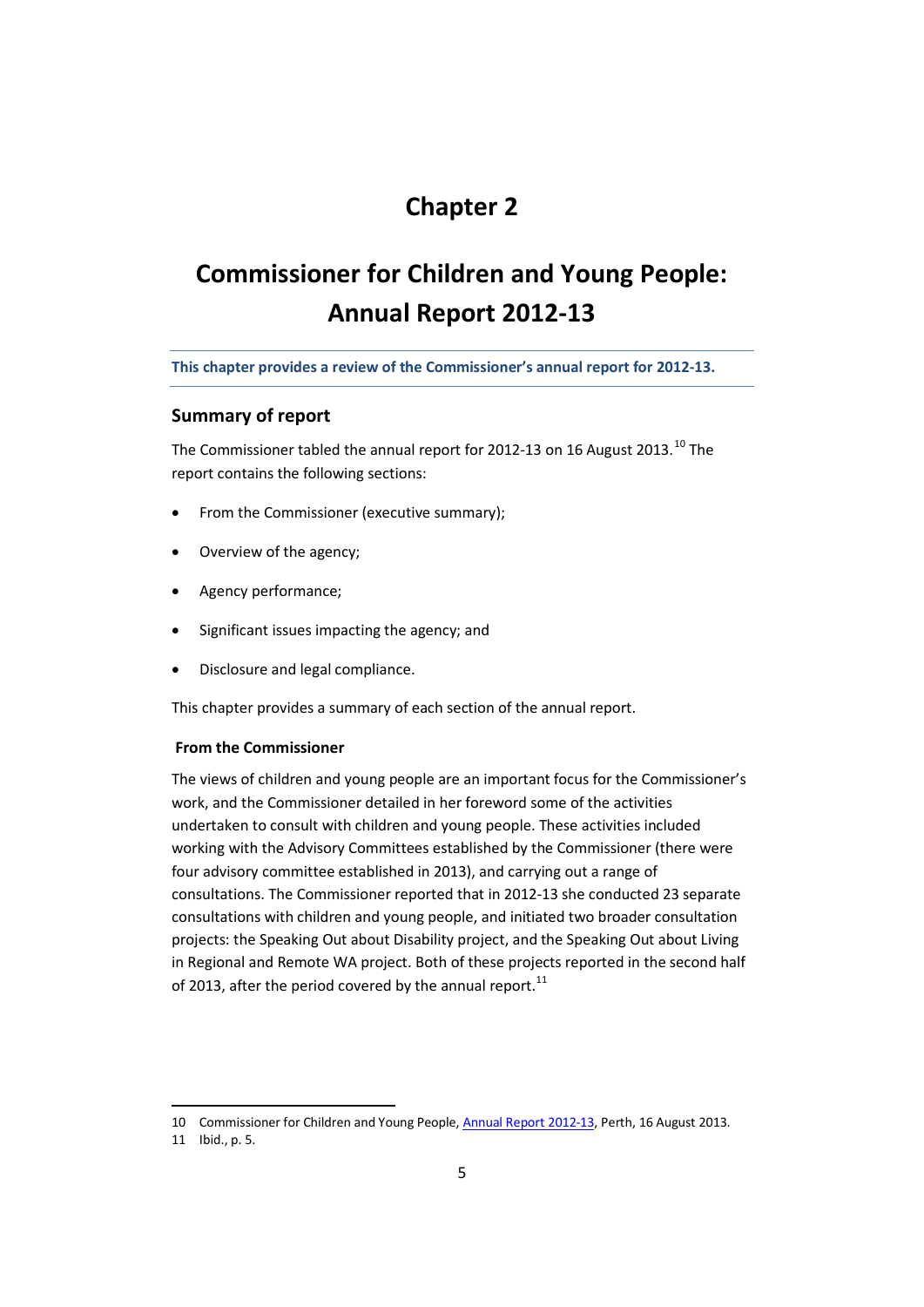Chapter 2 Commissioner for Children and Young People: Annual Report 2012-13

A further initiative for consulting with children and young people, the 'Commissioner for a Day Challenge', was carried out in 2012, and provided the Commissioner with young people's views on how media and advertising affected young people's lives.<sup>[12](#page-18-1)</sup>

The Commissioner reported that an update on the reports that formed the Wellbeing Monitoring Framework (initially released by the Commissioner in February 2012), would be tabled in Parliament in the first half of 2014.<sup>[13](#page-19-0)</sup>

In relation to the Commissioner's work in the area of Mental Health, the Commissioner reported that she worked closely with the Mental Health Commission and other agencies to promote and monitor the implementation of the 54 recommendations in the Commissioner's earlier *Report of the Inquiry into the mental health and wellbeing of children and young people in Western Australia.[14](#page-19-1)* The Commissioner also carries out broader advocacy in the area of mental health in relation to children and young people, and published five policy briefs highlighting areas of need: *Children of parents with a mental illness; Aboriginal and Torres Strait Islander children and young people; Children and young people in regional and remote areas; Transition to adulthood;* and *Children and young people with disability.* The Commissioner also hosted a seminar on youth suicide during the year. $^{15}$  $^{15}$  $^{15}$ 

In May 2013, the Commissioner released an updated version of her issues paper *Youth Justice*, which 'called for a shift in justice services to provide an increased focus on and investment in evidence-based programs and effective services aimed at reducing offending. This includes a focus on prevention, early intervention and diversion programs in the community, and support and therapeutic services for young people in detention.<sup>[16](#page-19-3)</sup> The Commissioner also provided input to the response to the incident at the Banksia Hill Detention Centre in January 2013.

In relation to the topic of early childhood, the Commissioner reported that:

*The number of children and young people in WA continues to rapidly increase. There were 32,259 births registered in Western Australia in 2011, a 34.4 per cent increase since 2001 when 24,002 births were registered. Of the entire population of Aboriginal people, almost 40 per cent are children and young people under 18 years. In comparison, less than one-quarter of the non-Aboriginal population are children and young people.[17](#page-19-4)*

 $\overline{a}$ 12 Commissioner for Children and Young People[, Annual Report 2012-13,](http://www.ccyp.wa.gov.au/content.aspx?cID=755) Perth, 16 August 2013. P.5.

<span id="page-19-0"></span><sup>13</sup> Ibid., p. 6.

<span id="page-19-1"></span><sup>14</sup> Ibid., p. 6.

<span id="page-19-2"></span><sup>15</sup> Ibid., p. 7.

<span id="page-19-3"></span><sup>16</sup> Ibid., p. 7.

<span id="page-19-4"></span><sup>17</sup> Ibid., p. 7.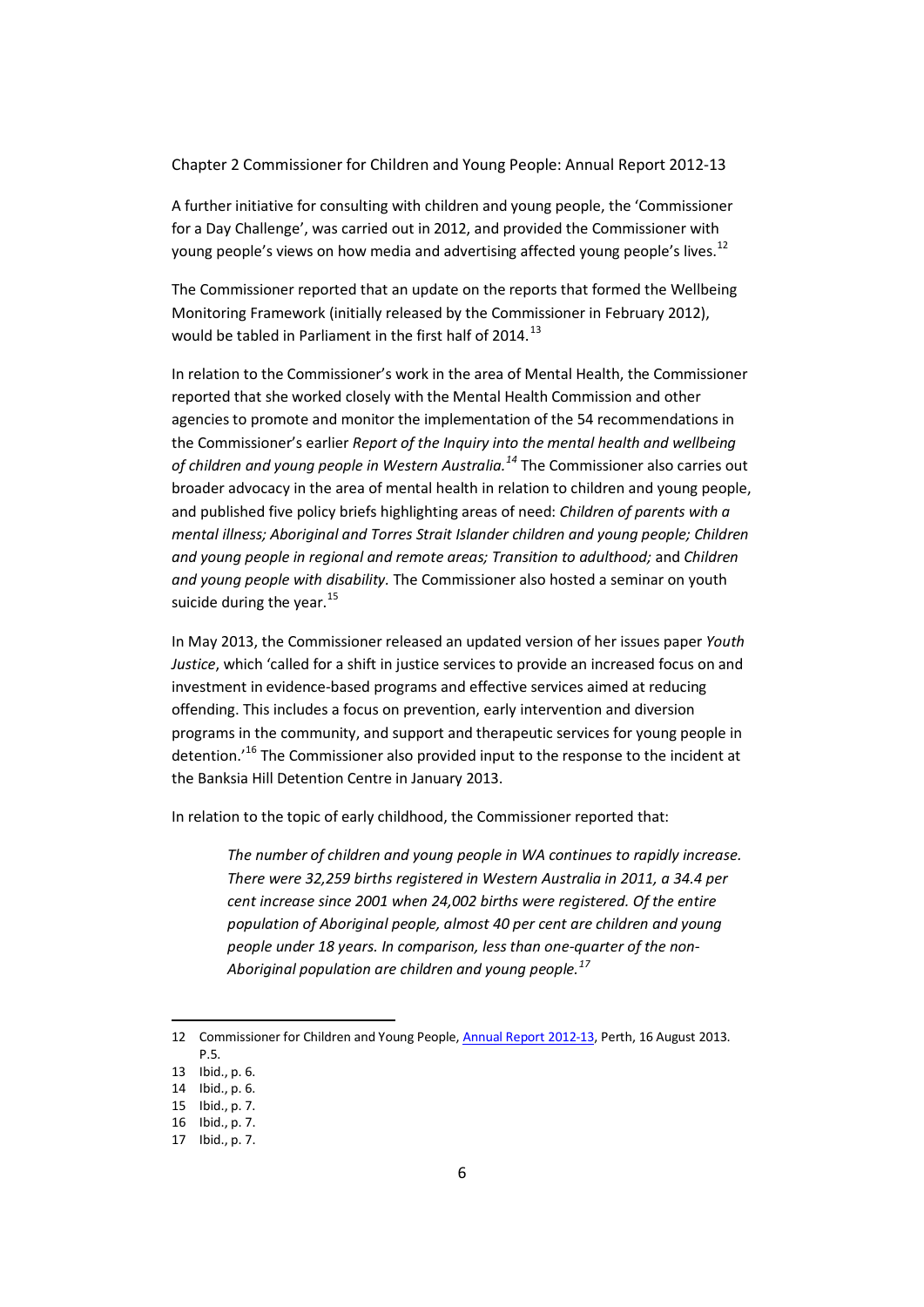In April 2013, the Commissioner released her updated *Early Childhood* issues paper.

The Commissioner reported that supporting parents was a particular focus for the office in 2012-13. Parents report that parenting 'is now more challenging, complex and stressful than ever before and traditional family structures and lives are changing.<sup>[18](#page-19-1)</sup> The Commissioner released a *Supporting Parents* issues paper in May 2013, which argued, among other things, for 'increased investment to ensure universal parent support is available to all WA parents at any stage of their child's development, integrated with targeted programs for those needing greater support.'[19](#page-20-0)

Other key policy areas in which the Commissioner was active during the year included the 'Thinker in Residence' initiative; working with the McCusker Centre and National Drug Research Institute (NDRI) on the issue of alcohol and releasing an issues paper and a policy brief; and working on updating the Commissioner's guidelines for government and non-government agencies engaging with children and young people.<sup>[20](#page-20-1)</sup>

The Commissioner also contributed to the review of the *Commissioner for Children and Young People Act 2006* which was carried out by the Public Sector Commission on behalf of the Attorney General during 2013.

The final point of the Commissioner's overview emphasised her activities developing and working in partnership with other organisations, including her 'Ambassadors for Children and Young People' initiative, and partnerships with the Perth International Arts Festival and the Youth Affairs Council of WA.

#### **Overview of the Agency**

The section of the report titled 'Overview of the Agency' provides a short overview of the Commissioner and her role, including the mission, vision, and functions and principles as set out in the Act. The report also covers the reporting arrangements for the Commissioner and mentions the role of the JSCCCYP in overseeing and consulting with the Commissioner.

The report provides a summary of the staffing profile of the office, including that at 30 June 2013 there were 18 staff employed – the equivalent of 16.0 full time employees.

The Commissioner's performance reporting is done in line with the Commissioner's 'Strategic Directions 2013' document, which ' incorporates all key aspects of the agency's strategic and operational planning including vision statements, goals, key

<span id="page-20-2"></span> $\ddot{\phantom{a}}$ 18 Commissioner for Children and Young People[, Annual Report 2012-13,](http://www.ccyp.wa.gov.au/content.aspx?cID=755) Perth, 16 August 2013. P.7.

<span id="page-20-1"></span><span id="page-20-0"></span><sup>19</sup> Ibid., p. 8.

<sup>20</sup> Ibid., p. 8.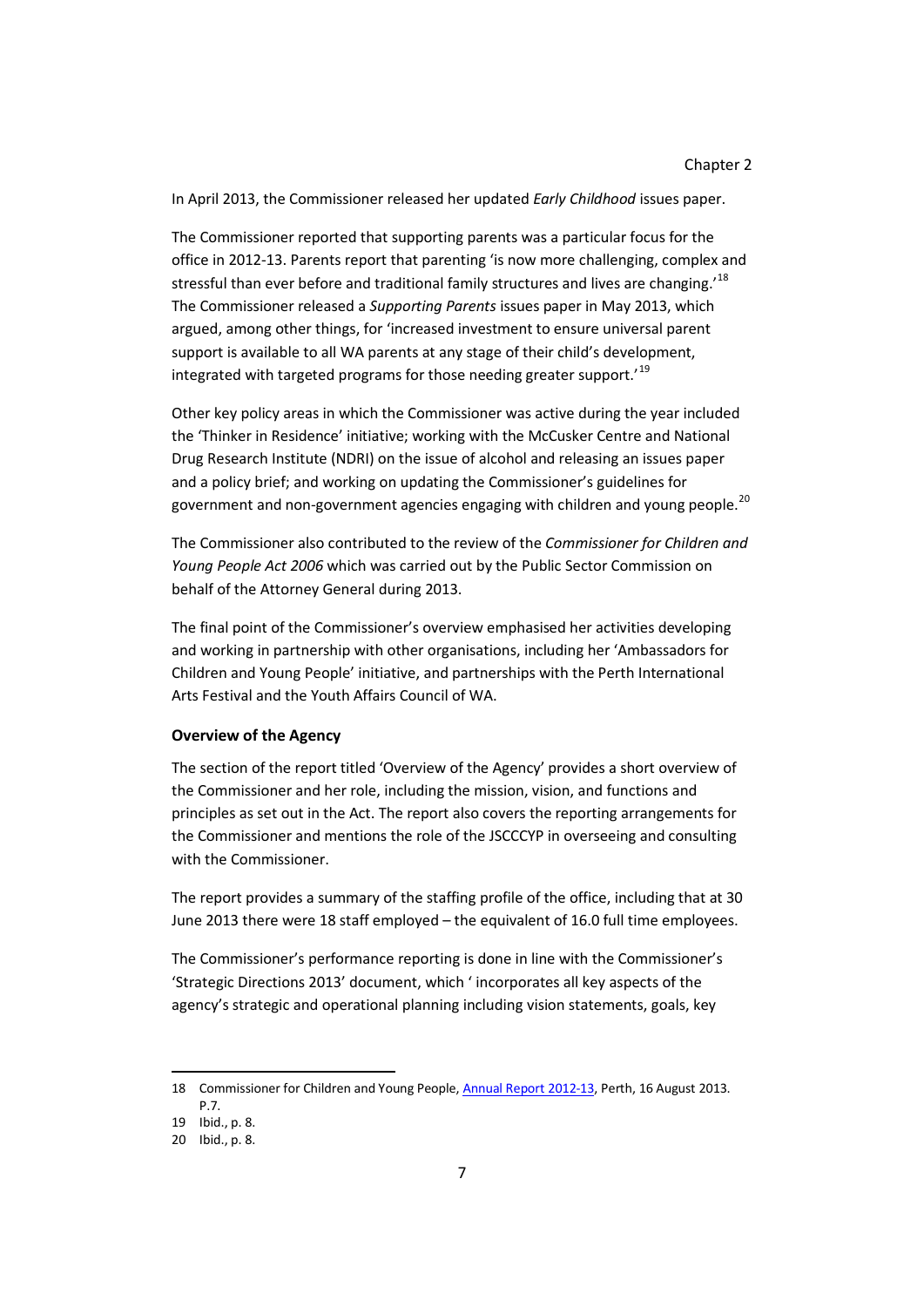Chapter 2 Commissioner for Children and Young People: Annual Report 2012-13

themes, outputs and a 12-month business plan, which is updated annually.<sup> $21$ </sup> The three goals set out in the Strategic Directions document are:

Goal 1: Promote children and young people's participation;

Goal 2: Influence – policy, services, attitudes and outcomes;

Goal 3: Governance and capacity.<sup>[22](#page-21-0)</sup>

#### **Agency Performance**

This section of the report provides a comprehensive update on the implementation of the recommendations from the Commissioner's mental health inquiry. The Commissioner tabled in May 2011 the 'Report of the Inquiry into the Mental Health and Wellbeing of Children and Young People,' which made 54 recommendations. At the time of tabling, the Commissioner undertook to provide updates to the Parliament on the progress of the recommendations of the report, and provided an update in the 2011-12 Annual Report. This report advises of the progress made in implementing the recommendations in the 2012-13 year. The Commissioner particularly welcomed:

- The focus from State and Federal governments on children and young people 'as priority populations and on mental health promotion, prevention and early intervention as well as treatment. $i^{23}$  $i^{23}$  $i^{23}$
- The State government's 'commitment to implementing the recommendations of Professor Bryant Stokes' *Report of the review of admission or referral to and the discharge and transfer practices of public mental health services/facilities in Western Australia,'[24](#page-21-2)*
- Significant progress on the implementation of the State Government's initial 10 Child and Parent Centres located on school sites and announcement of a further six,
- 'progress on youth mental health (16-24 years) including \$15.3 million funding for the Early Psychosis Youth Centre, opening the Youth Axis service and planning for a 'comprehensive youth mental health stream approach,''[25](#page-21-3)

<span id="page-21-4"></span><sup>21</sup> Commissioner for Children and Young People[, Annual Report 2012-13,](http://www.ccyp.wa.gov.au/content.aspx?cID=755) Perth, 16 August 2013. P.13.

<span id="page-21-0"></span><sup>22</sup> Ibid., p. 13.

<span id="page-21-1"></span><sup>23</sup> Ibid., p. 14.

<span id="page-21-2"></span><sup>24</sup> Ibid., p. 15.

<span id="page-21-3"></span><sup>25</sup> Ibid., p. 15.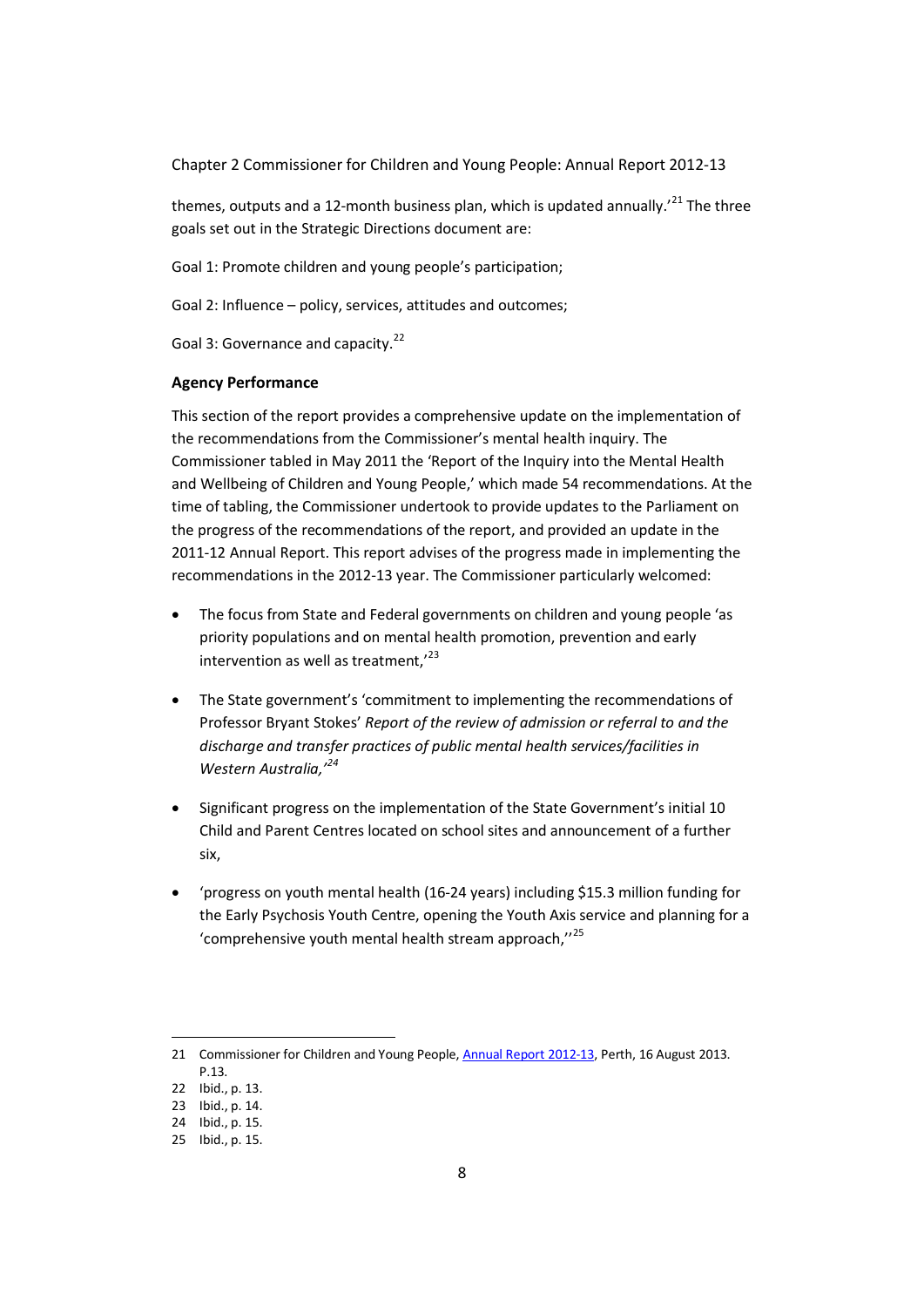- The review of the *Criminal Law (Mentally Impaired accused) Act 1996*, and the green Mental Health Bill 2012, which had been tabled in Parliament and consultation undertaken,
- The commencement in April 2012 of the Perth Children's Court Mental Health Diversion and Support pilot program,
- Progress on infant mental health service and workforce planning;
- The commencement in November 2012 of the metropolitan-based 24 hour/7 day Acute Response Team service, which conducts mental health assessments for children and youth in emergency departments and other community settings;
- The opening of the refurbished Bentley Adolescent Unit.<sup>[26](#page-21-4)</sup>

The report states that 'overall the Commissioner notes the progress and positive commitment of both State and Federal governments to address the mental health needs of children and young people.<sup>[27](#page-22-0)</sup> However, there are a range of areas identified where further action is required. These areas are:

- Adequate resourcing for WA's Child and Adolescent Mental Health Service to enable it to provide comprehensive early intervention and treatment services, including in regional areas.
- 'the overwhelming evidence is that there is a lack of services and programs in regional and remote communities to address the mental health and wellbeing of children and young people. In particular, there is an acute shortage of services and programs for children and young people who require early intervention and/or treatment services.'[28](#page-22-1)
- 'the Commissioner has welcomed the Perth Children's Court Mental Health Diversion and Support pilot program, however, with estimates that between 50 and 75 per cent of children and young people who come in to contact with the criminal justice system have a serious mental health problem, a dedicated forensic mental health unit for children and young people remains a priority.<sup>[29](#page-22-2)</sup>
- There continues to be a need for a 'more coordinated and comprehensive approach …to the funding and implementation of evidence-based programs that

<span id="page-22-3"></span><sup>26</sup> Commissioner for Children and Young People[, Annual Report 2012-13,](http://www.ccyp.wa.gov.au/content.aspx?cID=755) Perth, 16 August 2013. P.15.

<span id="page-22-0"></span><sup>27</sup> Ibid., p. 15.

<span id="page-22-1"></span><sup>28</sup> Ibid., p. 15.

<span id="page-22-2"></span><sup>29</sup> Ibid., p. 15.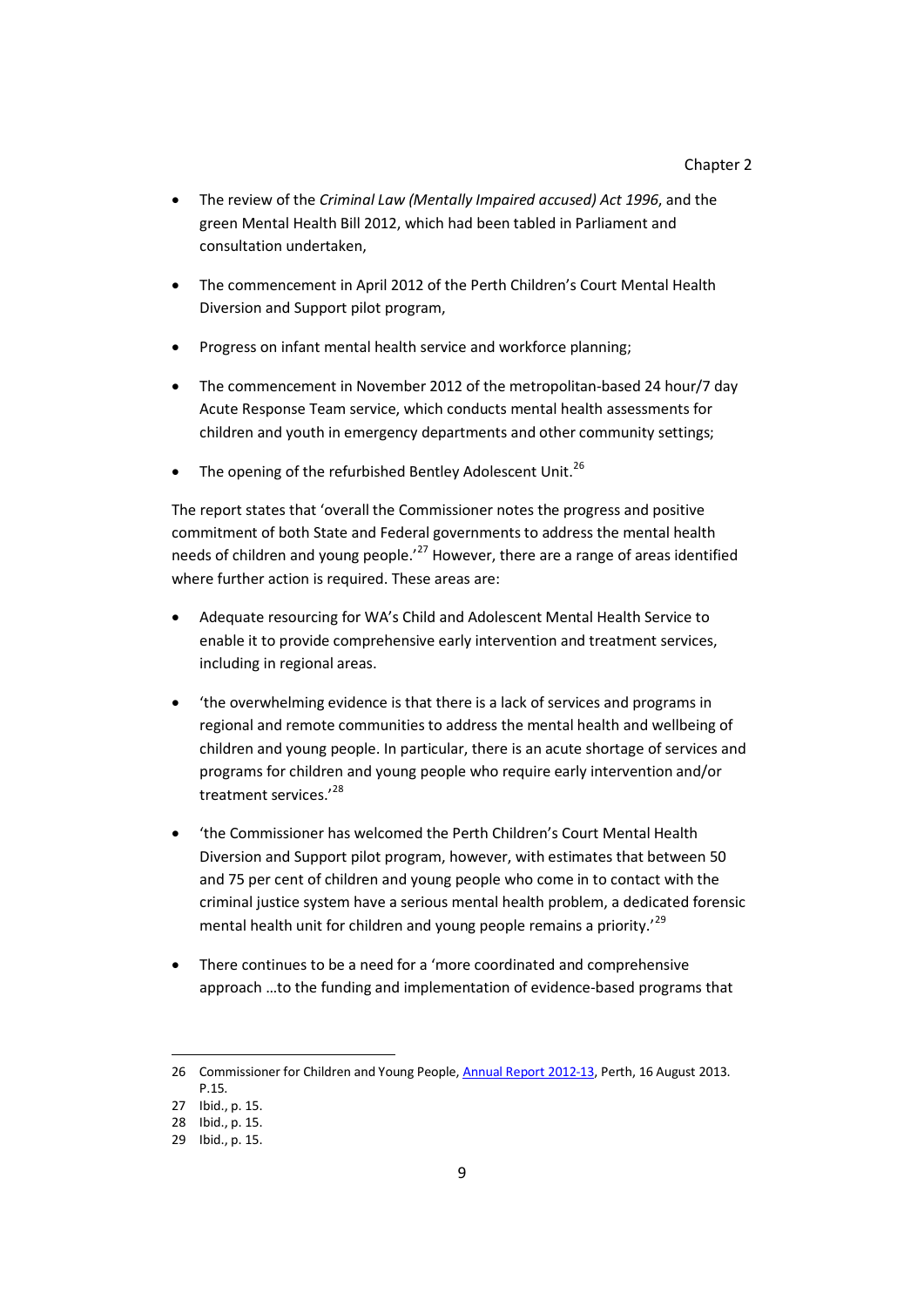#### Chapter 2 Commissioner for Children and Young People: Annual Report 2012-13

focus on the promotion of mental health and prevention of mental ill health of infants, children and young people throughout Western Australia.'[30](#page-22-3)

• 'Reliable data is needed to plan services and programs and ensure they are effective.'<sup>[31](#page-23-0)</sup>

Other significant initiatives that are covered briefly in this section include the Wellbeing Monitoring Framework, the Ambassadors for Children and Young People initiative, the disability consultation, and the Review of the *Commissioner for Children and Young People Act 2006*.

The report then goes on to provide more detailed evidence under each of the goals from the Strategic Directions to demonstrate the Commissioner's activities over the year. The activities carried out under each goal are summarised below:

#### Goal 1: Promote children and young people's participation

Under this goal, the report shows that the Commissioner carried out 23 consultations during the financial year, which involved 410 children and young people. The Commissioner's consultations involved visits to five regional towns, visits to 16 schools, meetings with the six advisory committees, and other consultations as part of the formal research work of the Commissioner.<sup>[32](#page-23-1)</sup>

Work in this area included updating the Commissioner's guidelines on complaints mechanisms to make them more accessible to children and young people, and on improving legislation and policy for children and young people. The Commissioner organised several seminars to assist government and non-government organisations to understand and implement the guidelines.<sup>[33](#page-23-2)</sup>

Other activities conducted under this goal included:

• The Participate! Commissioner for Children and Young People Award, sponsored by the Commissioner and awarded to a young person aged 12 to 17 years 'who has shown outstanding dedication to make a positive change in their community and who has inspired other young people to get involved';  $34$ 

<span id="page-23-4"></span><sup>30</sup> Commissioner for Children and Young People[, Annual Report 2012-13,](http://www.ccyp.wa.gov.au/content.aspx?cID=755) Perth, 16 August 2013. P.16.

<span id="page-23-0"></span><sup>31</sup> Ibid., p. 16.

<span id="page-23-1"></span><sup>32</sup> Ibid., p. 21.

<span id="page-23-2"></span><sup>33</sup> Ibid., p. 24-25.

<span id="page-23-3"></span><sup>34</sup> Ibid., p. 27.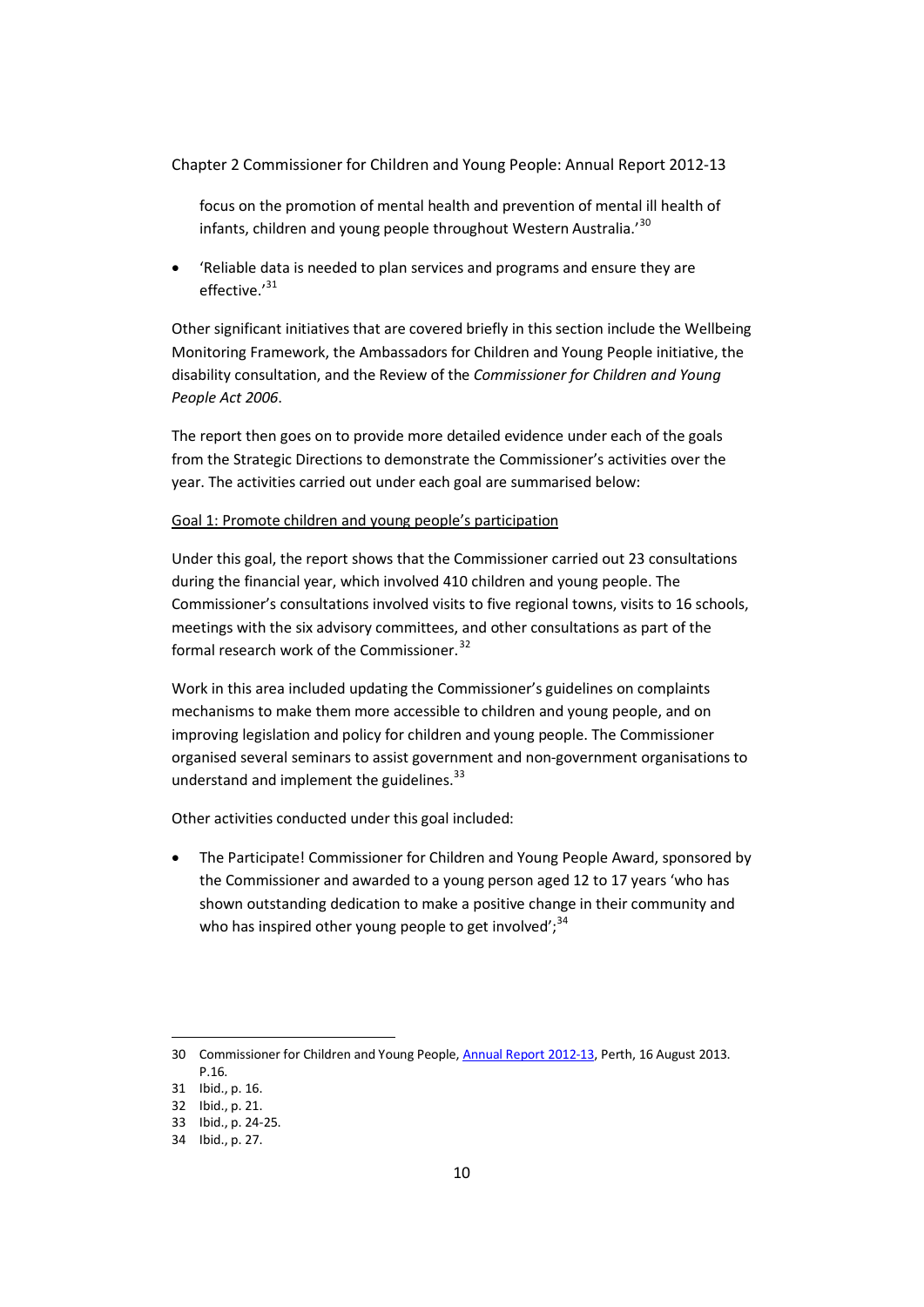- The Commissioner for a Day Challenge. In 2012 the Commissioner asked young people aged 10 to 15 years to reflect on the media and advertising and the effect it has on their lives.<sup>[35](#page-23-4)</sup>
- The 2013 Creative Challenge AWESOME Arts partnership. This partnership involves the AWESOME Arts artists carrying out two-week residencies in regional and remote communities and consulting children and young people on their lives in regional and remote communities and hopes and dreams for the future.<sup>[36](#page-24-0)</sup>
- Partnership with the Perth International Arts Festival. In the 2013 festival, the Commissioner sponsored the Arena Theatre Company's production of 'The House of Dreaming', which was part of the children's program, and hosted a seminar on 'Children, young people and the arts'.<sup>[37](#page-24-1)</sup>
- The 'As Eye See It' photographic project, and the 'Home is Where My Heart is' photographic project, for children and young people in out-of-home care or who are homeless.<sup>[38](#page-24-2)</sup>

#### Goal 2: Influencing – policy, services, attitudes and outcomes

This section of the report details the Commissioner's efforts to influence policy by 'engaging with government, non-government and private sector organisations to improve policies, laws and services that impact on the wellbeing of children and young people.<sup>'[39](#page-24-3)</sup> The report records that the Commissioner made 143 formal representations during the reporting period.<sup>[40](#page-24-4)</sup>

The areas of work conducted under this goal included:

• Mental health: the Commissioner monitored the implementation of the recommendations of her *Report of the Inquiry into the Mental Health and Wellbeing of Children and Young People in Western Australia*, and made a range of submissions to both state and national mental health initiatives to highlight the needs of children and young people. This included co-hosting a seminar in August 2012 featuring Professor Michael Chandler, renowned for his research into youth suicide among Canada's Aboriginal people.<sup>[41](#page-24-5)</sup>

 $\ddot{\phantom{a}}$ 

<sup>35</sup> Commissioner for Children and Young People[, Annual Report 2012-13,](http://www.ccyp.wa.gov.au/content.aspx?cID=755) Perth, 16 August 2013. P.27.

<span id="page-24-6"></span><span id="page-24-0"></span><sup>36</sup> Ibid., p. 28.

<span id="page-24-1"></span><sup>37</sup> Ibid., p. 29.

<span id="page-24-2"></span><sup>38</sup> Ibid., p. 30.

<span id="page-24-3"></span><sup>39</sup> Ibid., p. 31.

<span id="page-24-4"></span><sup>40</sup> Ibid., p. 31.

<span id="page-24-5"></span><sup>41</sup> Ibid., p. 32.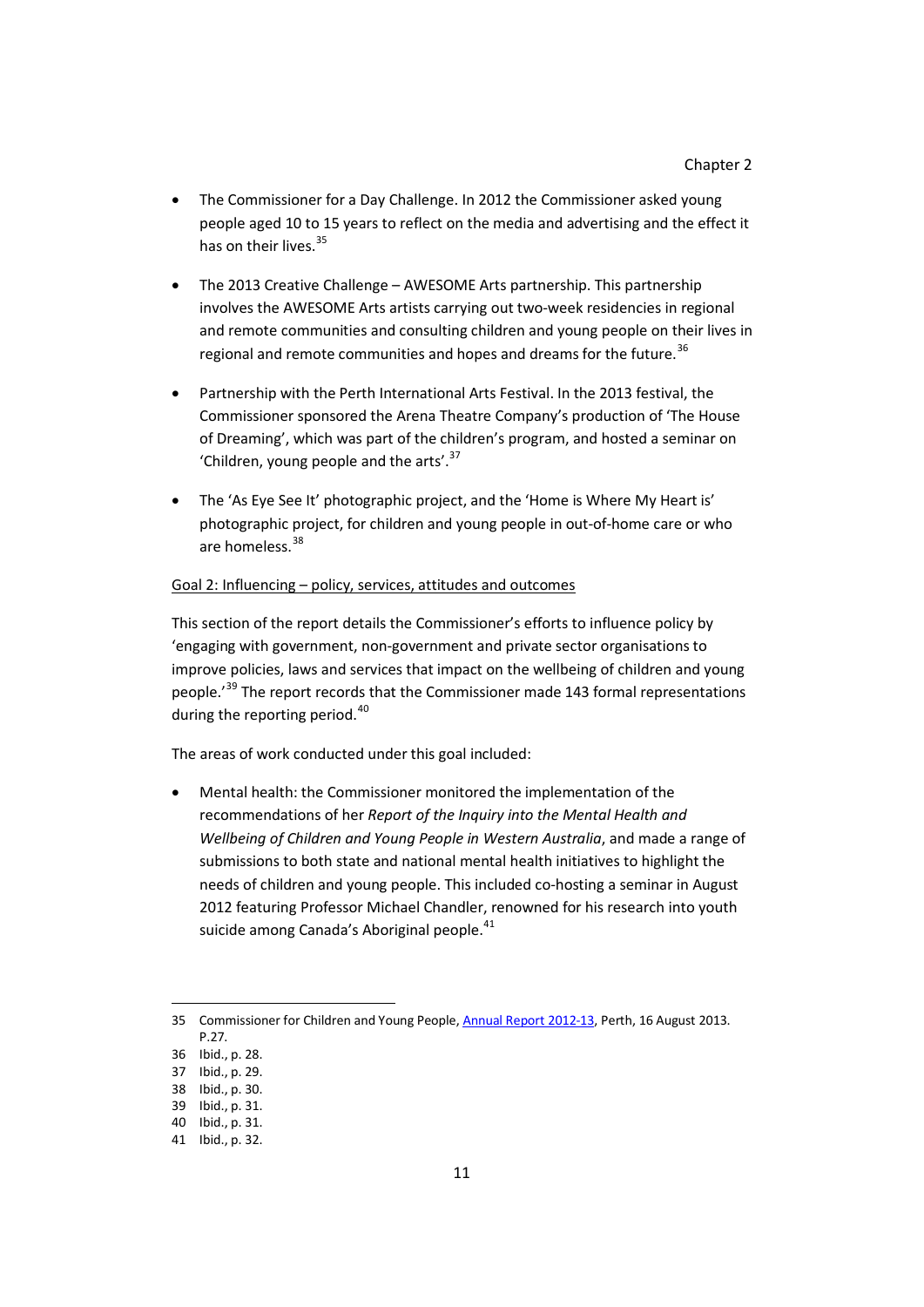Chapter 2 Commissioner for Children and Young People: Annual Report 2012-13

- Youth Justice: the Commissioner made representations and a submission to the response to the Banksia Hill Detention Centre incident, made a submission to the Senate Legal and Constitutional Affairs Committee's inquiry into justice reinvestment, and released an updated *Youth Justice* issues paper.<sup>[42](#page-24-6)</sup>
- Early childhood: continued to be an area of focus for the Commissioner, who released an updated issues paper and made several submissions and presentations on the importance of early childhood.<sup>[43](#page-25-0)</sup>
- Other areas of ongoing work included: supporting parents; alcohol-related harm; Aboriginal children and young people; child protection and safety; sexualisation of children; children and young people in immigration detention; youth health; report of the 2012 Thinker in Residence; Children's Week 2013; and the Mental Health Commission's Good Outcomes Award.<sup>[44](#page-25-1)</sup>

#### Goal 3: Governance and capacity

This section of the report details the Commissioner's activities to transition its finance and payroll services from the Office of Shared Services 'to stand-alone environment including the revision of the accounting manual and associated policies and practices.'[45](#page-25-2) Full transition from the Office of Shared Services to the Commissioner was achieved in late October 2012. 'An audit conducted throughout the transition period provided the Commissioner with assurance that the transition and resulting newly implemented finance and payroll functions were compliant with requirements of the *Financial Management Act 2006* and associated Treasurer's Instructions.'[46](#page-25-3)

The Commissioner is required under the Act 'to encourage government and nongovernment agencies to seek the participation of children and young people appropriate to their age and maturity.<sup> $47$ </sup> One means to fulfil this role is to allow meeting rooms at the Commissioner's office to be available for use by children and young people and organisations that work with them. In 2012-13, the relevant meeting rooms were booked 230 times.

This section of the report also details a new contractual arrangement for internal audit of the Commissioner's office; work conducted on risk management strategies; the

 $\ddot{\phantom{a}}$ 

<span id="page-25-5"></span><sup>42</sup> Commissioner for Children and Young People[, Annual Report 2012-13,](http://www.ccyp.wa.gov.au/content.aspx?cID=755) Perth, 16 August 2013. P.34.

<span id="page-25-0"></span><sup>43</sup> Ibid., p. 35.

<span id="page-25-1"></span><sup>44</sup> Ibid., p. 35-41.

<span id="page-25-2"></span><sup>45</sup> Ibid., p. 43.

<span id="page-25-3"></span><sup>46</sup> Ibid., p. 43.

<span id="page-25-4"></span><sup>47</sup> Ibid., p. 43.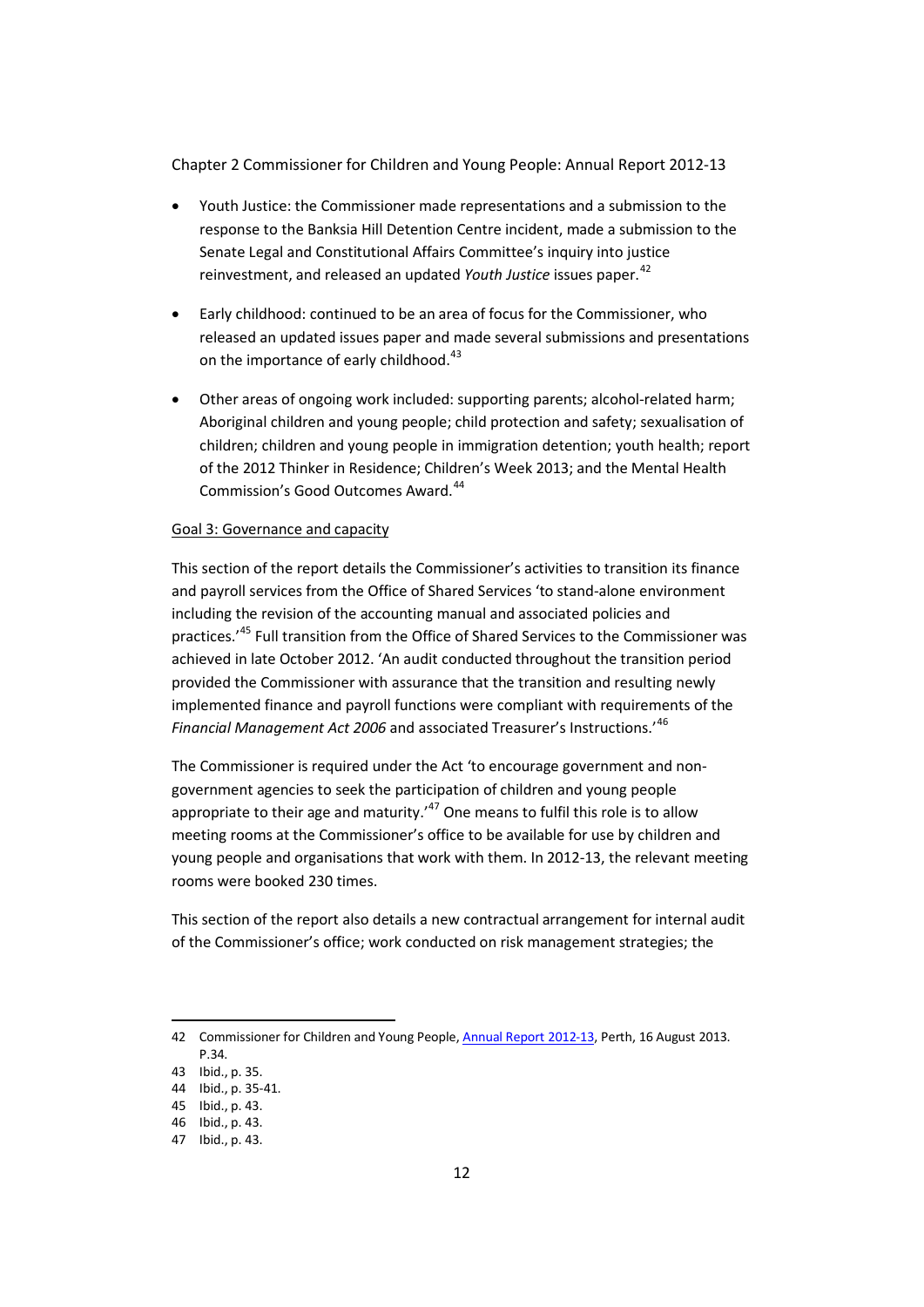Commissioner's participation in a school-based trainee program; and a listing of some of the submissions made by the Commissioner over the vear.<sup>[48](#page-25-5)</sup>

#### **Significant issues impacting the agency**

The annual report identifies four significant issues which are impacting on the work of the agency. These are:

- 1. Growing population of children and young people: 'There were 32,259 births registered in Western Australia in 2011 – an increase of 34.4 per cent since 2001 when 24,002 births were registered. The number of children and young people is projected to increase by 64 per cent to almost 900,000 by 2056.<sup>'[49](#page-26-0)</sup> As the numbers of children and young people increase, so does the demand for services and program, and the need for investment to ensure the needs of the future population will be met.
- 2. Early years: Research has shown the importance of the early years on a person's lifelong wellbeing. '(A) close relationship exists between a person's experiences during early childhood and their lifelong wellbeing. Factors such as the health of the mother during pregnancy, the child's early health and the quality of the childhood environment have a long-term influence on a person's health, competence and emotional wellbeing.<sup>[50](#page-26-1)</sup> Research has also shown that significant numbers of very young children (as young as two) can have clinically significant behaviour problems. 'A comprehensive and coordinated approach is required to the investment of resources to support families with young children, including supports for parents.'<sup>[51](#page-26-2)</sup> In 2012, around 285,000 children aged between zero and eight lived in WA. In 2002, the same age group contained 235,000.
- 3. Aboriginal children and young people: '(O)f the entire population of Aboriginal people, almost 40 per cent are children and young people under 18 years. In comparison, less than one-quarter of the non-Aboriginal population are children and young people'.<sup>[52](#page-26-3)</sup> Research shows that Aboriginal children and young people continue to suffer considerable disadvantage across a range of indicators. 'Considerable improvement is needed to attain parity between the wellbeing of Aboriginal children and young people and non-Aboriginal children and young people. Targeted additional programs are required to assist Aboriginal children and

<sup>48</sup> Commissioner for Children and Young People[, Annual Report 2012-13,](http://www.ccyp.wa.gov.au/content.aspx?cID=755) Perth, 16 August 2013. P.43-45.

<span id="page-26-0"></span><sup>49</sup> Ibid., p. 46.

<span id="page-26-1"></span><sup>50</sup> Ibid., p. 46.

<span id="page-26-2"></span><sup>51</sup> Ibid., p. 46.

<span id="page-26-3"></span><sup>52</sup> Ibid., p. 46.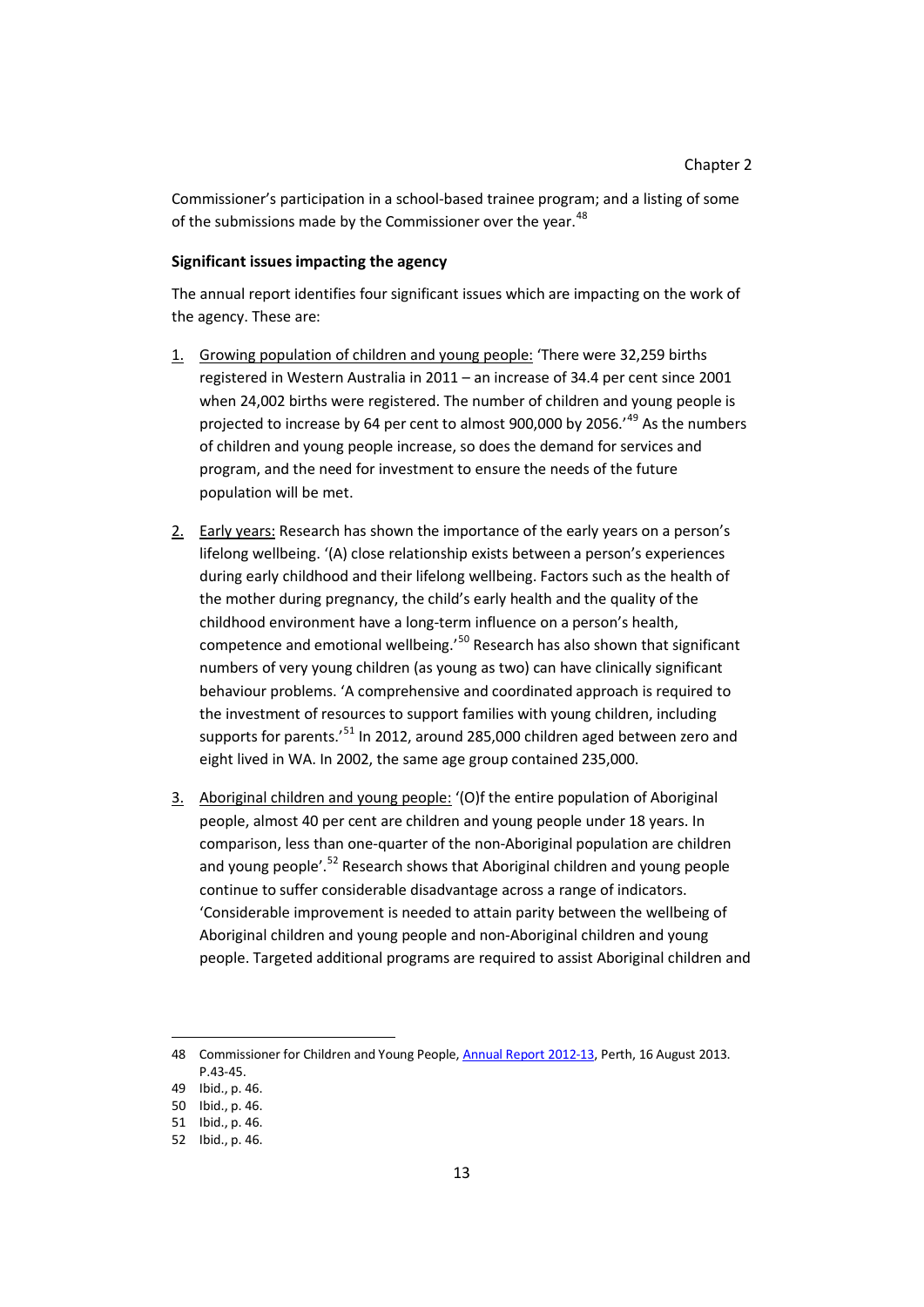Chapter 2 Commissioner for Children and Young People: Annual Report 2012-13

young people and their families to ensure a stronger foundation can be laid for life-long health and wellbeing.'<sup>[53](#page-26-1)</sup>

4. Youth justice: WA has one of the highest rates of youth detention in Australia. 'For the quarter March to June 2012 WA had a daily average of 168 young people 10 to 17 years old in detention, exceeded only by NSW with 266. Victoria, with more than double WA's population, had a daily average of less than half WA's, at 63'.<sup>[54](#page-27-0)</sup> Youth justice has been a priority issue for the Commissioner since the role was established in 2007, and will continue to be a priority issue.

#### **Disclosures and legal compliance**

The final section of the report details the Commissioner's compliance with various financial and legal requirements. The financial statements, controls, and key performance indicators were all audited by the Auditor General and found to be in compliance with the requirements.

### **The Committee's view**

This report goes into considerable detail on the work of the Commissioner, including providing the participant feedback from the various seminars hosted by the Commissioner. The report effectively emphasises the range of activities undertaken by the Commissioner to consult with children and young people, and to instigate community discussion through participating in and hosting various activities to highlight the issues surrounding children and young people. It provides details of the various submissions made to attempt to influence policy and legislation relating to and impacting upon children and young people.

The report also clearly demonstrates the Office of the Commissioner's compliance with the financial and legal requirements.

A more difficult task is to demonstrate what outcomes have been achieved through the various activities, submissions and representations of the Commissioner. A considerable amount of activity takes place, and a great deal of consultation is undertaken by the Commissioner's office. As with other government agencies working in the human services field, it can be difficult to demonstrate hard, quantifiable outcomes. This is particularly the case when the goals of the agency include to 'promote participation', and to exert influence. This is not to detract from the work of the Commissioner, it is merely to point out the difficulties of measurement in this sort of field.

<span id="page-27-1"></span> $\ddot{\phantom{a}}$ 53 Commissioner for Children and Young People[, Annual Report 2012-13,](http://www.ccyp.wa.gov.au/content.aspx?cID=755) Perth, 16 August 2013. P.46.

<span id="page-27-0"></span><sup>54</sup> Ibid., p. 47.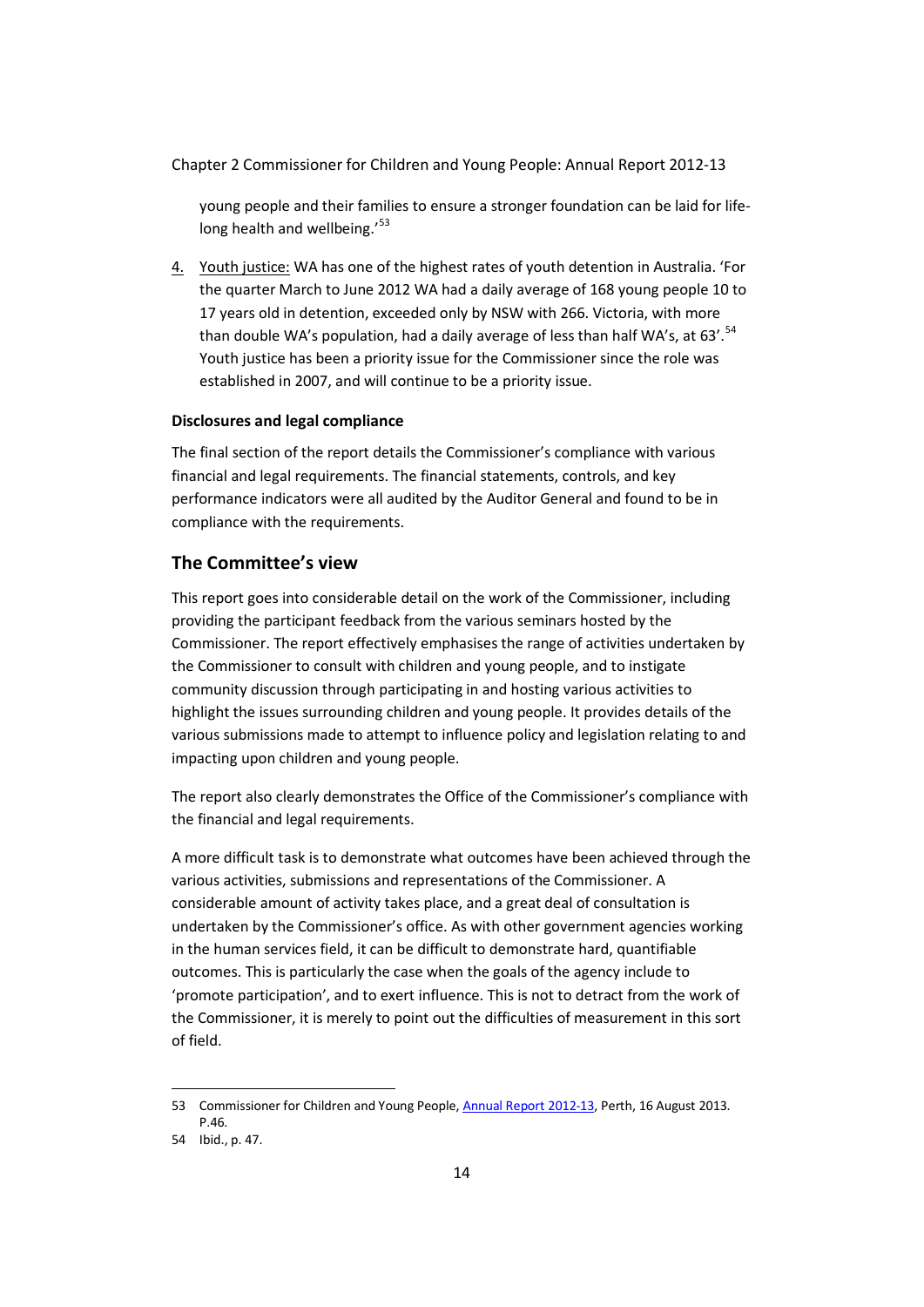#### **Finding 2**

The Commissioner's annual report provides a good overview of the important work carried out by the Commissioner for Children and Young People during the 2012-2013 year.

One area of measurable outcomes is in the section of the report devoted to reporting on the implementation of the recommendations from the *Report of the Inquiry into the Mental Health and Wellbeing of Children and Young People.* While the information in this section is useful as a measure for changes that have been achieved due to the Commissioner's efforts, it may not receive the attention it deserves if it is presented amongst all the other annual report information. Given the importance of the issue, and that the Commissioner calls for further action on these matters, it may be more effective for updates on the report's implementation to be published separately, in a stand-alone report to Parliament.

#### **Finding 3**

The Commissioner may wish to consider publishing stand-alone updates on the implementation of the recommendations of the *Report of the Inquiry into the Mental Health and Wellbeing of Children and Young People.*

The report mentions in several places the review into the *Commissioner for Children and Young People Act 2006*, and that the Commissioner contributed to the review. The detail of the Commissioner's contribution is not included in the annual report. The issue of the review was not included in the section of the report 'Significant issues impacting the agency,' but could surely have been included there. The passage of time since the publication of the annual report has only made the review more significant to the agency, especially given the resignation of Ms Michelle Scott, and the appointment of Ms Jennifer Perkins as acting Commissioner. The recruitment of a new permanent Commissioner will be another significant issue facing the agency in the current financial year, and almost certainly into the next financial year.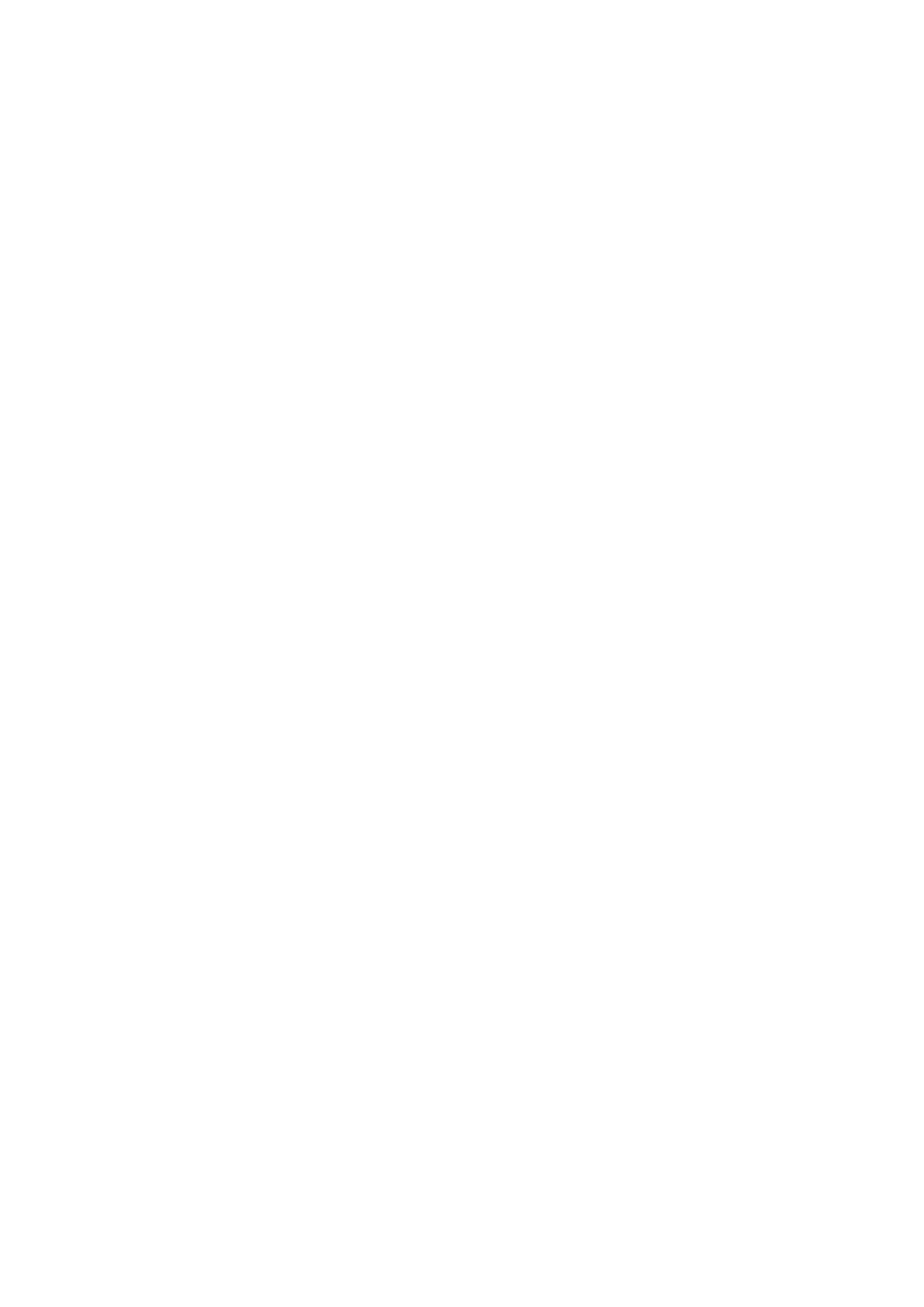### **Chapter 3**

## **Speaking Out About Disability: the views of Western Australian children and young people with disability**

**This chapter provides a summary and review of the Commissioner's report on the views of Western Australian children and young people with disability**

#### **The Commissioner's report**

The Commissioner published the report 'Speaking Out About Disability: the views of Western Australian children and young people with disability' in November 2013.<sup>[55](#page-27-1)</sup> The Commissioner was seeking to 'provide an opportunity for children and young people with disability to speak about issues that they felt were most important.<sup>'[56](#page-30-0)</sup>

There are approximately 560,000 children and young people under the age of 18 in Western Australia. The Australian Bureau of Statistics estimates that 8.3 per cent of zero to 14 year olds in WA are living with disability. This equates to 1 in 12 of the zero to 14 age group.<sup>[57](#page-30-1)</sup> The Disability Services Commission (DSC) identifies 6,667 children and young people as accessing a disability service provider in WA in 2011.<sup>[58](#page-30-2)</sup> According to DSC, 'Aboriginal children and young people represented 6.3 per cent of clients, and male children were more than twice as likely to access a disability service provider than their female counterparts.'<sup>[59](#page-30-3)</sup>

The consultation for this report was done using two methods: an online survey, and a series of face-to-face consultations. The survey was available for a three month period and attracted 42 responses. The Commissioner provided grants on a competitive basis to 12 organisations to carry out the face-to-face consultations. These organisations were already working with children and young people, and their families, and so were well placed to facilitate the consultations. The consultations involved 191 children and young people with a disability. They included Aboriginal children and young people in remote communities in the Western Desert and children and young people from the South-West of WA. 'Children and young people involved in the consultations had

<span id="page-30-4"></span><sup>55</sup> Commissioner for Children and Young People, Speaking Out About Disability: the views of [Western Australian children and young people with disability](http://www.ccyp.wa.gov.au/content.aspx?cID=740) Western Australia, November 2013.

<span id="page-30-0"></span><sup>56</sup> Ibid., p. 2.

<span id="page-30-1"></span><sup>57</sup> Ibid., p. 4.

<span id="page-30-2"></span><sup>58</sup> Ibid., p.4.

<span id="page-30-3"></span><sup>59</sup> Ibid., p. 4.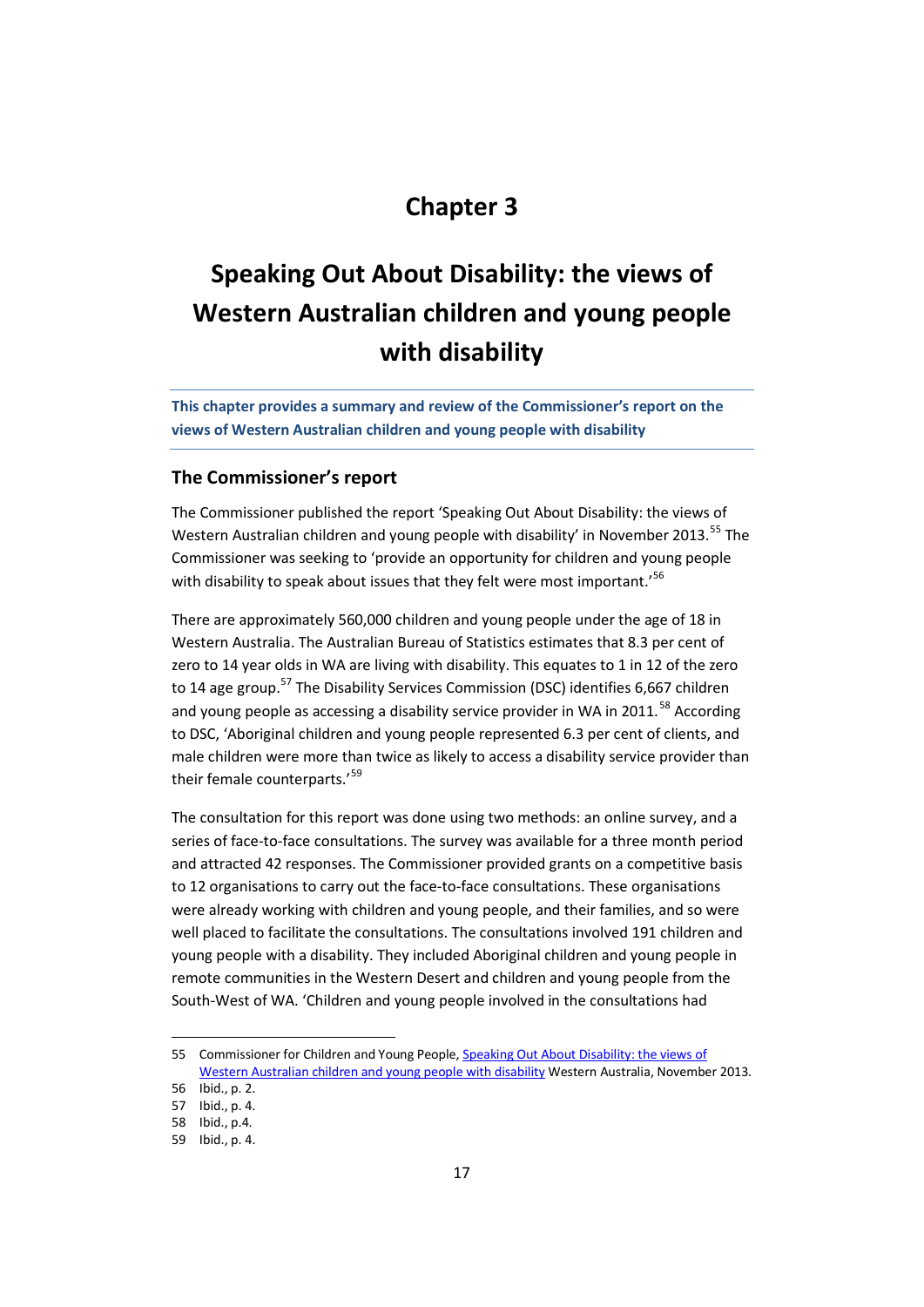Chapter 3 Speaking Out About Disability: the views of Western Australian children and young people with disability

different disabilities, including sensory, mobility and communication impairments, and learning and intellectual disability.'<sup>[60](#page-30-4)</sup>

Due to the nature of the disabilities facing many of the children consulted, several communication methodologies were used in the consultations. These included writing, drawing, speaking, online survey, symbol-based and picture-based communication, talking mats and photography. $61$ 

A total of 233 children and young people aged six to 18 years contributed to the research for the report. The report identified six issues that participants identified as most important to them:

- Love and support from their families;
- Enjoying the company of their friends;
- Wanting to be involved and included;
- Wanting to participate in activities;
- Being connected to the community;
- A desire to be independent.  $62$

Participants also emphasised that their disability 'is just one part of their life. They speak about their unique abilities, talent and potential and how they want these attributes to be recognised and to be known for who they are, as a whole person.'<sup>[63](#page-31-2)</sup>

The body of the report compiles comments from the children and young people across a range of issues. In response to the question, 'What makes life good?', participants pointed to things such as family; pets; inclusion and equality; friends; opportunities to participate in activities; school; and connection to community and technology.<sup>[64](#page-31-3)</sup>

Asked what they would change, participants discussed issues such as access; understanding and acceptance of disability within the community; availability of

<span id="page-31-4"></span> $\ddot{\phantom{a}}$ 60 Commissioner for Children and Young People[, Speaking Out About Disability: the views of](http://www.ccyp.wa.gov.au/content.aspx?cID=740)  [Western Australian children and young people with disability](http://www.ccyp.wa.gov.au/content.aspx?cID=740) Western Australia, November 2013, p. 6.

<span id="page-31-0"></span><sup>61</sup> Ibid., p. 7-8.

<span id="page-31-1"></span><sup>62</sup> Ibid., p. 4.

<span id="page-31-2"></span><sup>63</sup> Ibid., p. 4.

<span id="page-31-3"></span><sup>64</sup> Ibid., p. 10-17.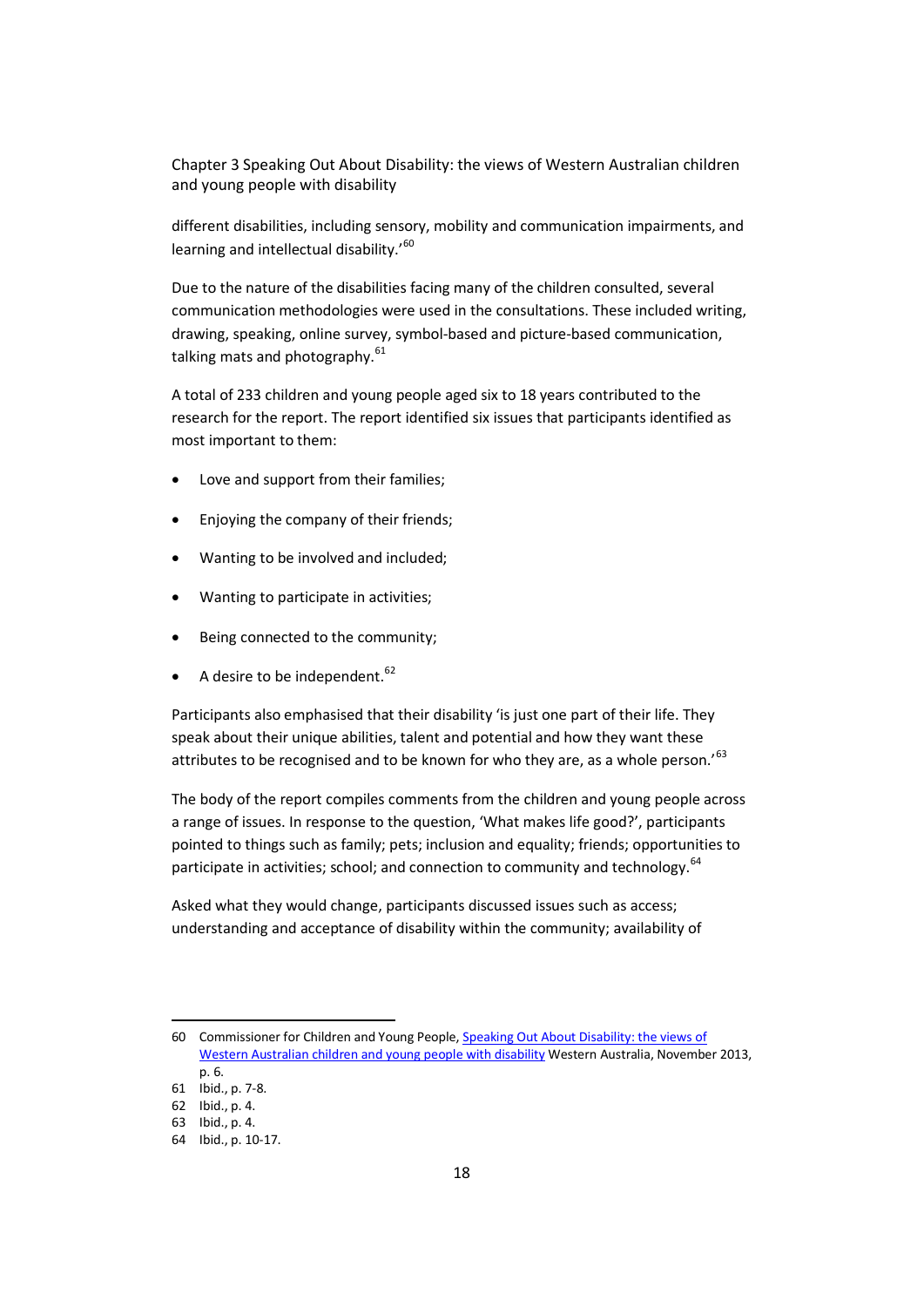supports for people with disability, especially in regional and remote areas; and access to activities [65](#page-31-4)

With regard to the future, participants had a wide range of hopes, dreams and ambitions. These included a desire to be independent; and to pursue careers, often in caring and helping professions.<sup>[66](#page-32-0)</sup>

### **The Committee's view**

The Committee considers that this report fits under the Commissioner's role as set out by the *Commissioner for Children and Young People Act 2006,* section 19 (c), (h), (I), and (n). Section 19 of the Act states that the function of the Commissioner will include: (c) to promote and monitor the wellbeing of children and young people generally;…(h) to promote public awareness and understanding of matters relating to the wellbeing of children and young people; (i) to conduct, coordinate, sponsor, participate in and promote research into matters relating to the wellbeing of children and young people; and …(n) to consult with children and young people from a broad range of socio-economic backgrounds and age groups throughout Western Australia each year.<sup>[67](#page-32-1)</sup>

Additionally, this report clearly fulfils the requirement under the Act at section 20(1)(a)(ii), which requires that 'in performing the Commissioner's functions, the Commissioner must give priority to, and have special regard to, the interests and needs of…children and young people who are vulnerable or disadvantaged for any reason'.

During a hearing with the Committee in August 2013, the then acting Commissioner, Ms Michelle Scott, stated that she hoped the report…

*will also help us set some of what are the priority issues for children and young people with a disability. So what some of the challenges are, but also what are some of the positive things that are already happening here in Western Australia. We know there are challenges, and I will be interested to hear from the children and young people themselves, but there are also some very positive things that happen here in WA and, in some areas, we are a leader. It will be interesting to hear their views.[68](#page-32-2)*

The Committee recognises the importance of accessing, recording and making public the thoughts, feelings and priorities of children and young people in Western Australia

 $\ddot{\phantom{a}}$ 

<sup>65</sup> Commissioner for Children and Young People[, Speaking Out About Disability: the views of](http://www.ccyp.wa.gov.au/content.aspx?cID=740)  [Western Australian children and young people with disability](http://www.ccyp.wa.gov.au/content.aspx?cID=740) Western Australia, November 2013, p. 18-21.

<span id="page-32-3"></span><span id="page-32-0"></span><sup>66</sup> Ibid., p. 22-23.

<span id="page-32-1"></span><sup>67</sup> Section 19, *Commissioner for Children and Young People Act 2006* (Western Australia).

<span id="page-32-2"></span><sup>68</sup> Michelle Scott, Commissioner for Children and Young People, *Transcript of Evidence*, 7 August 2013, p. 2.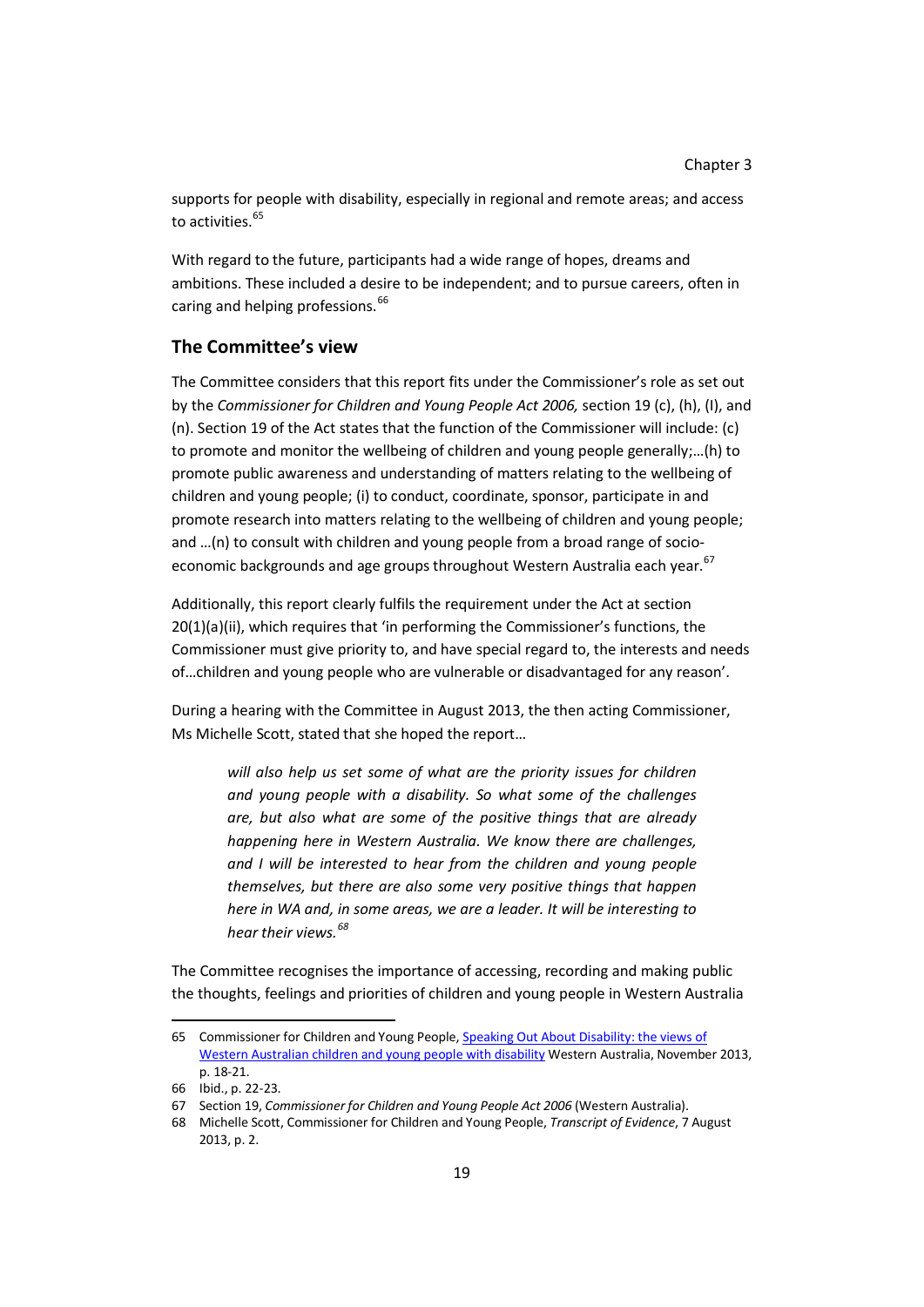Chapter 3 Speaking Out About Disability: the views of Western Australian children and young people with disability

with a disability. This report provides a good compilation of the perspectives of participants across a range of themes and issues.

The Committee would like to see further analysis of the information obtained in the report to enable it to more effectively inform the development of policy across government, and to impact on the work of service providers. The Committee acknowledges that the Commissioner develops 'policy briefs' on particular issues. It may be feasible to consider developing a policy brief to accompany each 'Speaking Out' report, and ensuring that the two are launched together.

Additionally, the Committee would be interested to see the development of a mechanism to track the impact or utilisation of reports published by the Commissioner such as this one. The importance of such research informing the development of policy cannot be understated. It would therefore be useful to explore ways the Commissioner's office could measure the influence of reports such as 'Speaking Out About Disability'.

#### **Finding 4**

The Committee would be interested to see the development of a mechanism to track the use of reports published by the Commissioner and their impact on policy development.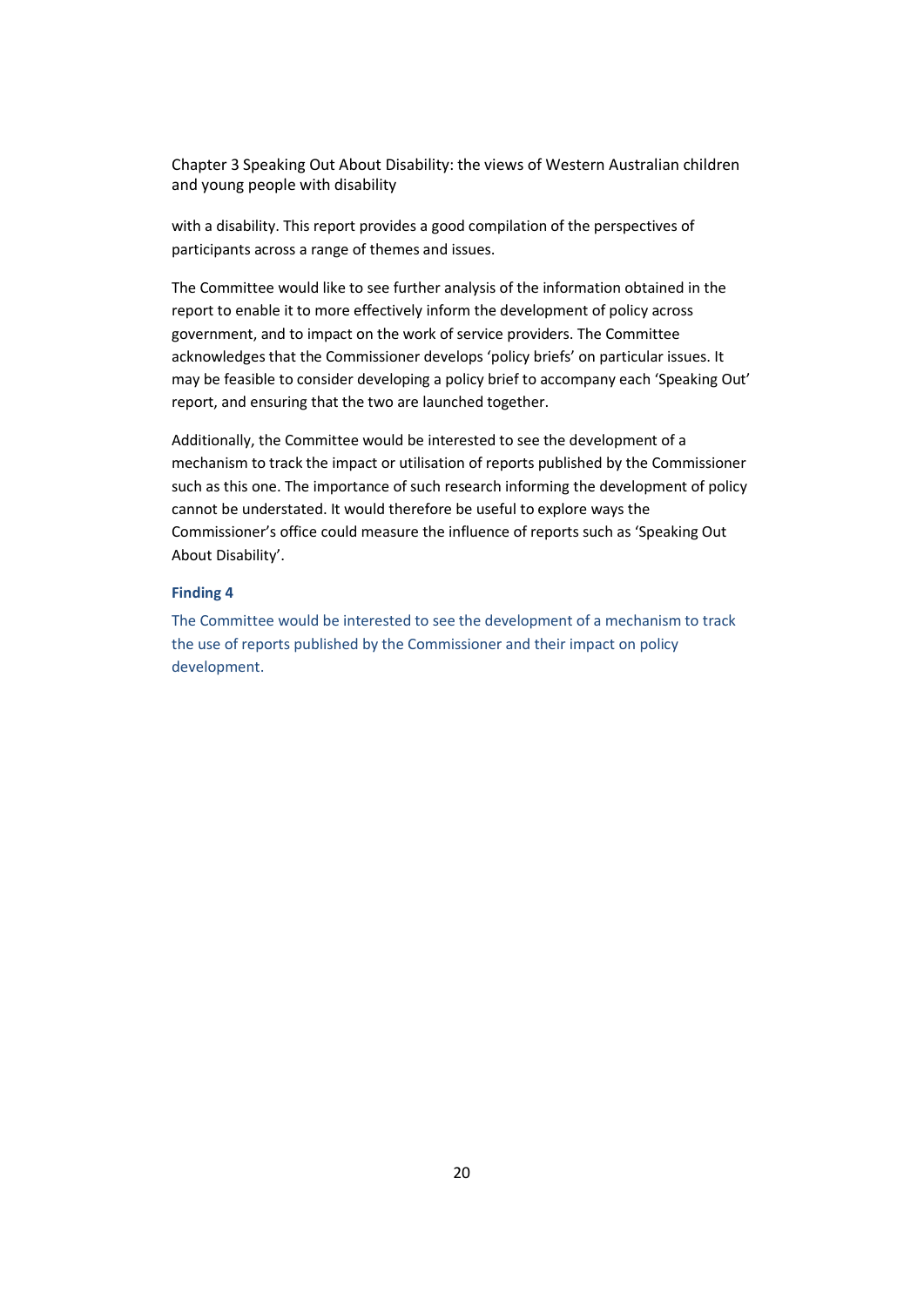### **Chapter 4**

## **Speaking Out About Living in Regional and Remote WA: the views of Western Australian children and young people**

**This chapter provides a review of the Commissioner's report into the perspectives of Western Australian children and young people who live in regional and remote areas.** 

#### **The Commissioner's report**

Of the more than 560,000 children and young people who live in Western Australia, more than 150,000 live in regional and remote communities. The Commissioner is responsible for advocating for the wellbeing of all children and young people in Western Australia, including those in regional and remote areas.

The 'Speaking Out About Living in Regional and Remote WA' report<sup>[69](#page-32-3)</sup> was published in October 2013, and was produced as part of the Commissioner's regular consultations with children and young people in regional and remote areas. It is the fourth in the Commissioner's *Speaking Out* series, 'which captures and promotes the views of children and young people on particular topics. It is the first publication in the series to focus attention exclusively on the voices of children and young people who live in regional and remote WA.'[70](#page-34-0)

The report was developed in collaboration with AWESOME Arts, which ran the consultations with the children and young people involved.

AWESOME Arts runs a year round artist-in-residence program called 'Creative Challenge'. The Creative Challenge program 'places professional artists in regional communities to undertake process-driven arts projects with young people. These residencies aim to spark creative play, independent thinking and storytelling, with our key aspiration being to give voice to young Western Australians living in regional and remote communities.<sup>'71</sup> The Creative Challenge program involves two professional artists undertaking two-week residencies in communities, where they guide children

<sup>69</sup> Commissioner for Children and Young People, Speaking Out About Living in Regional and Remote [WA: the views of Western Australian children and young people](http://www.ccyp.wa.gov.au/files/Other%20resources/Speaking%20Out%20About%20Living%20in%20Regional%20and%20Remote%20WA.pdf) Western Australia, October 2013.

<span id="page-34-2"></span><span id="page-34-0"></span><sup>70</sup> Ibid., p. 5.

<span id="page-34-1"></span><sup>71</sup> Ibid., p. 4.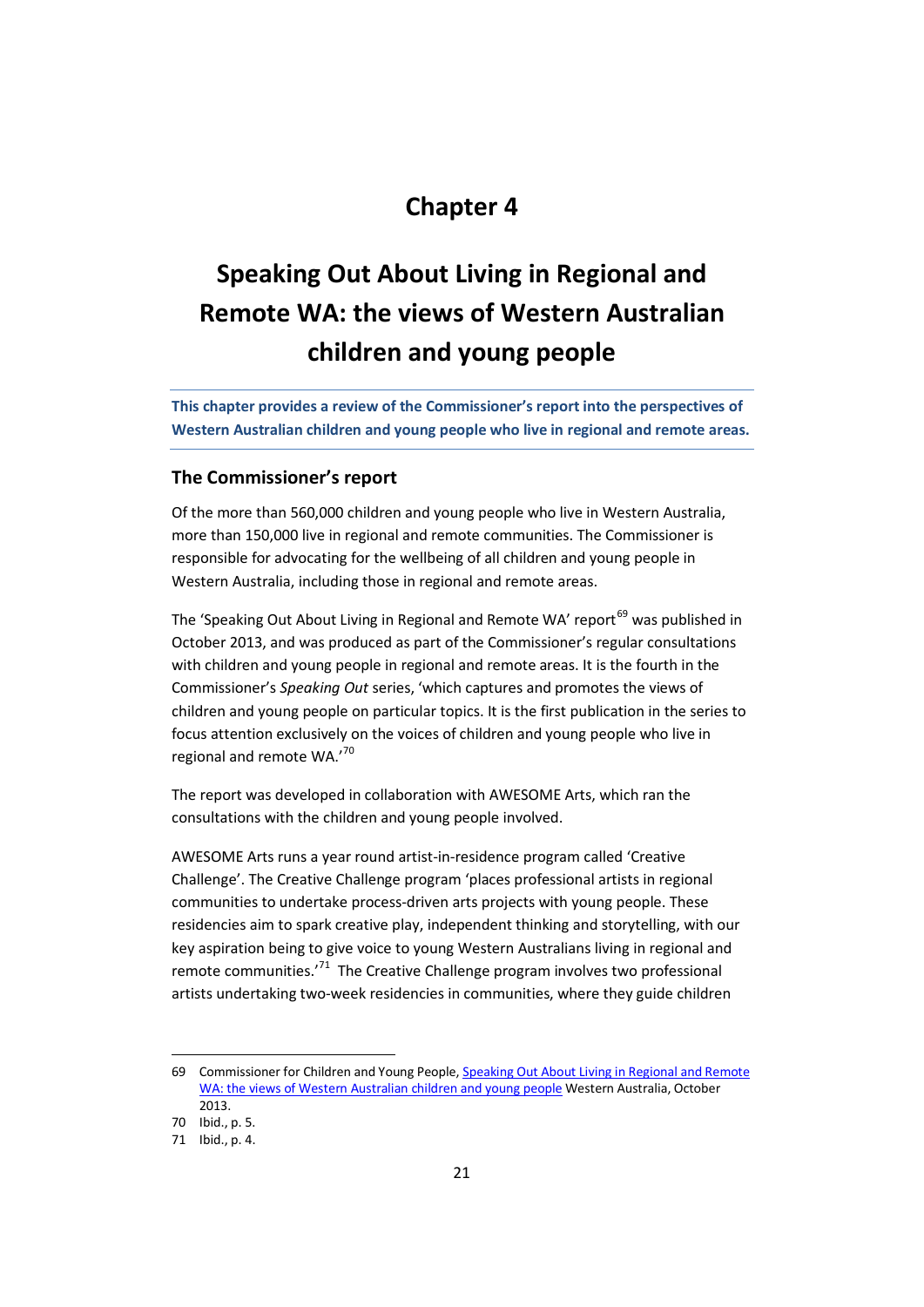Chapter 4 Speaking Out About Living in Regional and Remote WA: the views of Western Australian children and young people

and young people through a structured creative process. The work created is then displayed for the community.

In 2013, the Commissioner and AWESOME Arts collaborated to include within the program for each residency an opportunity for participants to express their views about their lives and communities. The residencies occurred in the following locations, and involved more than 260 children and young people aged from 4 to 16 years of age.

| Community         | <b>Artists</b>                         | <b>Host Organisation</b>                                   |
|-------------------|----------------------------------------|------------------------------------------------------------|
| Coolgardie        | James Berlyn and Lee<br>Kennedy        | Coolgardie Primary School                                  |
| Leonora           | Dan Giovannoni and Mel<br>Dodge        | Leonora District High<br>School                            |
| Kalgoorlie        | Bec Massey and Kate Page               | East Kalgoorlie Primary<br>School                          |
| Gascoyne Junction | Bec Massey and Lewis<br>Horne          | <b>Gascoyne Junction Remote</b><br><b>Community School</b> |
| Burringurrah      | Sally Stoneman and Chloe<br>King       | <b>Burringurrah Remote</b><br><b>Community School</b>      |
| Punmu             | Jarrad Seng and Leah Tarlo             | Rawa Community School                                      |
| Wickham           | <b>Tara Daniel and Fleur</b><br>Hockey | Shire of Roebourne                                         |
| Paraburdoo        | Calvin Chee and Matt<br>McVeigh        | Shire of Ashburton                                         |
| <b>Tom Price</b>  | Calvin Chee and Matt<br>McVeigh        | Shire of Ashburton                                         |
| Newman            | Chloe Spiers-Atherden and<br>Alex Last | Newman Senior High<br>School                               |
| Mt Magnet         | Brenda Murphy and Maylei<br>Hunt       | Mt Magnet District High<br>School                          |
| Rockingham*       | Pala Hart and Minaxi May               | <b>Bungaree Primary School</b>                             |

**Table: 4.1: Participant communities in the 2013 Creative Challenge program[72](#page-34-2)**

\*While Rockingham is part of the Perth metropolitan area, it was selected by AWESOME Arts as one of the 12 Creative Challenge locations.

The children and young people who participated in the consultation program were guided through discussion of the following six questions:

• What is awesome about your community?

 $\ddot{\phantom{a}}$ 

<span id="page-35-0"></span>• What things would you like to change in your community? How should these changes be made?

<sup>72</sup> Commissioner for Children and Young People[, Speaking Out About Living in Regional and Remote](http://www.ccyp.wa.gov.au/files/Other%20resources/Speaking%20Out%20About%20Living%20in%20Regional%20and%20Remote%20WA.pdf)  [WA: the views of Western Australian children and young people](http://www.ccyp.wa.gov.au/files/Other%20resources/Speaking%20Out%20About%20Living%20in%20Regional%20and%20Remote%20WA.pdf) Western Australia, October 2013, p. 5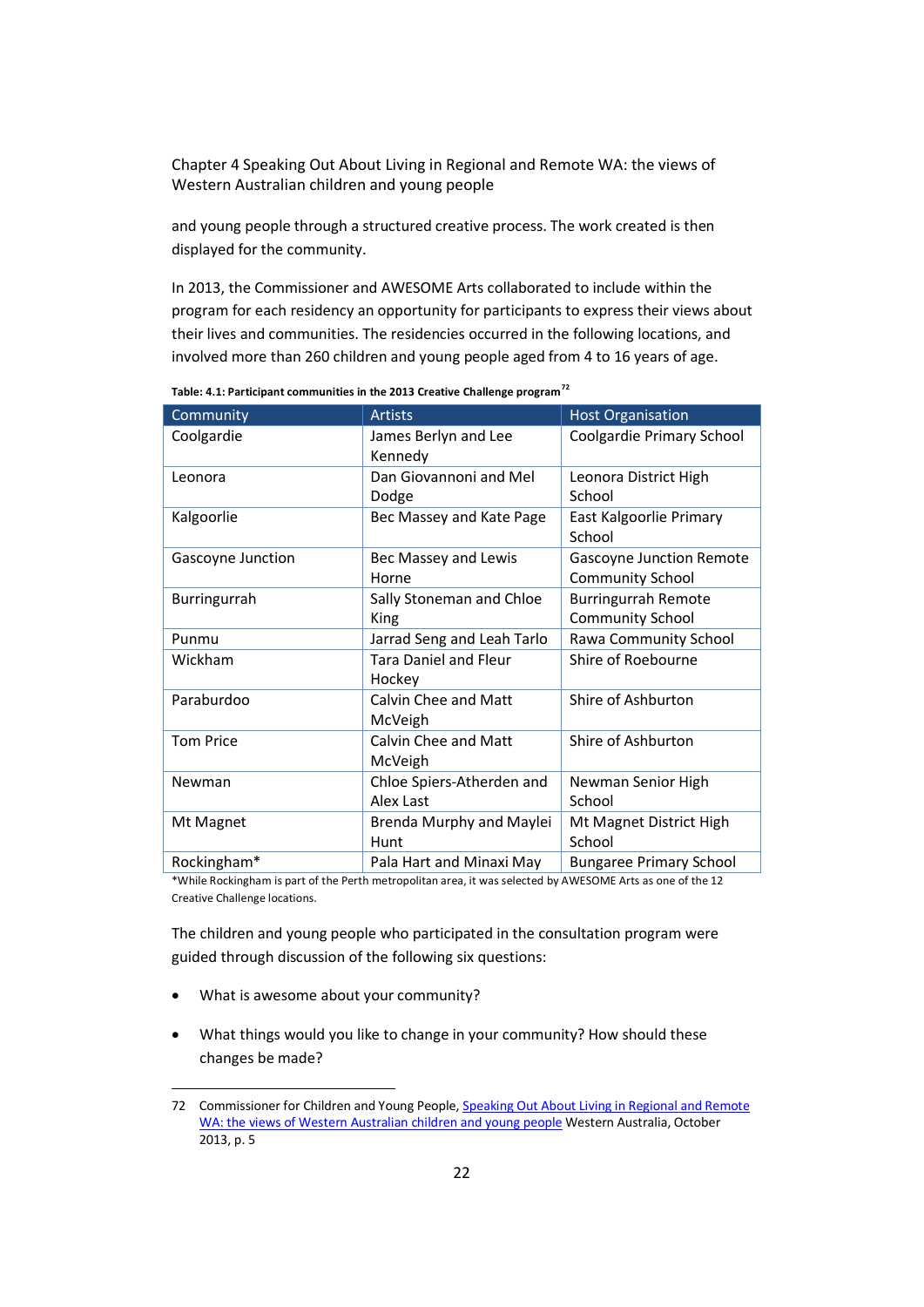- If you could shine a big spotlight on something in your community so the whole world could see it, what would you choose? This could be something you like and want to tell others about, or a problem you think needs to be solved.
- Who lights up your world? Who inspires you, who do you admire, and why?
- What are your dreams or hopes for the future? These could be for you personally or for your community.
- What are the most important things you need to have a happy and healthy life?<sup>[73](#page-35-0)</sup>

The report provides a summary of the results of the consultation, which includes the following points:

- Families are the focal points for the lives of children and young people in regional and remote communities;
- Friends and teachers are also important figures;
- 'children and young people generally enjoy school and the opportunities for learning and social interaction that it brings,<sup>[74](#page-36-0)</sup>
- 'the majority of children and young people expressed a strong sense of community and belonging in their towns'. They wished for more recreational facilities and entertainment options. Older children expressed 'boredom and dissatisfaction with their towns, including around longer-term opportunities for work and study.<sup>[75](#page-36-1)</sup>
- Children and young people are aware of and concerned by social problems, and some described living conditions where they are vulnerable.
- In response to the question 'who lights up their world', children and young people named their families, friends and teachers. They are also inspired by sportspeople, celebrities, musicians, performers and 'individuals who work to improve their communities'.[76](#page-36-2)
- 'at the core of their dreams and aspirations was a desire for a happy and fulfilling life. Some children and young people spoke about a future focused on having a

<span id="page-36-3"></span><sup>73</sup> Commissioner for Children and Young People[, Speaking Out About Living in Regional and Remote](http://www.ccyp.wa.gov.au/files/Other%20resources/Speaking%20Out%20About%20Living%20in%20Regional%20and%20Remote%20WA.pdf)  [WA: the views of Western Australian children and young people](http://www.ccyp.wa.gov.au/files/Other%20resources/Speaking%20Out%20About%20Living%20in%20Regional%20and%20Remote%20WA.pdf) Western Australia, October 2013.p. 6.

<span id="page-36-0"></span><sup>74</sup> Ibid., p. 7.

<span id="page-36-2"></span><span id="page-36-1"></span><sup>75</sup> Ibid.

<sup>76</sup> Ibid.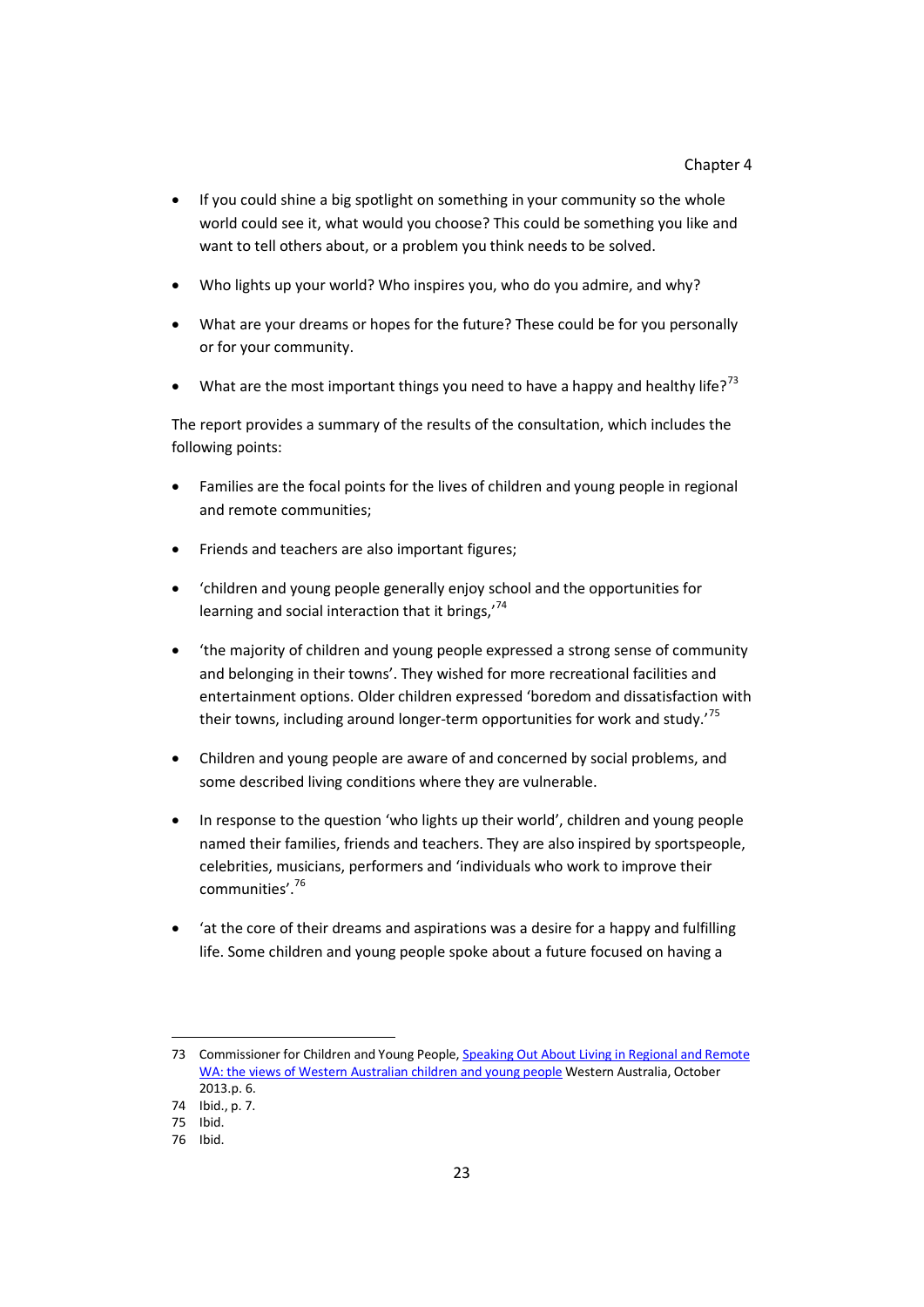Chapter 4 Speaking Out About Living in Regional and Remote WA: the views of Western Australian children and young people

family while others sought to emulate their heroes. In some communities, children struggled to articulate clear goals and aspirations.'<sup>[77](#page-36-3)</sup>

- Most children and young people have a healthy attitude to exercise and nutrition.
- Overall, children and young people reported that they 'lead happy and healthy lives in which they feel loved and protected.'<sup>[78](#page-37-0)</sup>

The report goes on to quote from the input from individual children across the range of topics canvassed above (my town; family; school, friends and teachers; keeping active; leisure and entertainment; heroes; dreams and aspirations; health and happiness). This final section of the report, with quotes in the words of children and young people, makes for interesting and informative reading.

### **The Committee's view**

The Committee considers that this report fits under the Commissioner's functions as set out by Section 19 of the *Commissioner for Children and Young People Act 2006*, particularly s19 (c), (h) and (n). The functions of the Commissioner as set out at section 19 of the Act include that the Commissioner has the function to: (c) promote and monitor the wellbeing of children and young people generally; …(h) to promote public awareness and understanding of matters relating to the wellbeing of children and young people; (i) to conduct, coordinate, sponsor, participate in and promote research into matters relating to the wellbeing of children and young people; and …(n) to consult with children and young people from a broad range of socio-economic backgrounds and age groups throughout Western Australia each year.<sup>[79](#page-37-1)</sup>

Given that over 150,000 of the state's children and young people live in regional and remote areas, it is important that their perspectives and issues are regularly canvassed and included in consideration of research and policies relating to children and young people. The Commissioner's report will provide important information for government departments, policy makers and researchers in this area.

The report is, in essence, a compilation of comments from participants. While this is interesting and an effective way for the voices of the participants to be heard, it may be less accessible as a tool for informing the development of policy.

 $\overline{a}$ 77 Commissioner for Children and Young People, Speaking Out About Living in Regional and Remote [WA: the views of Western Australian children and young people](http://www.ccyp.wa.gov.au/files/Other%20resources/Speaking%20Out%20About%20Living%20in%20Regional%20and%20Remote%20WA.pdf) Western Australia, October 2013.

<span id="page-37-1"></span><span id="page-37-0"></span><sup>78</sup> Ibid., p. 7.

<sup>79</sup> Section 19, *Commissioner for Children and Young People Act 2006* (Western Australia)*.*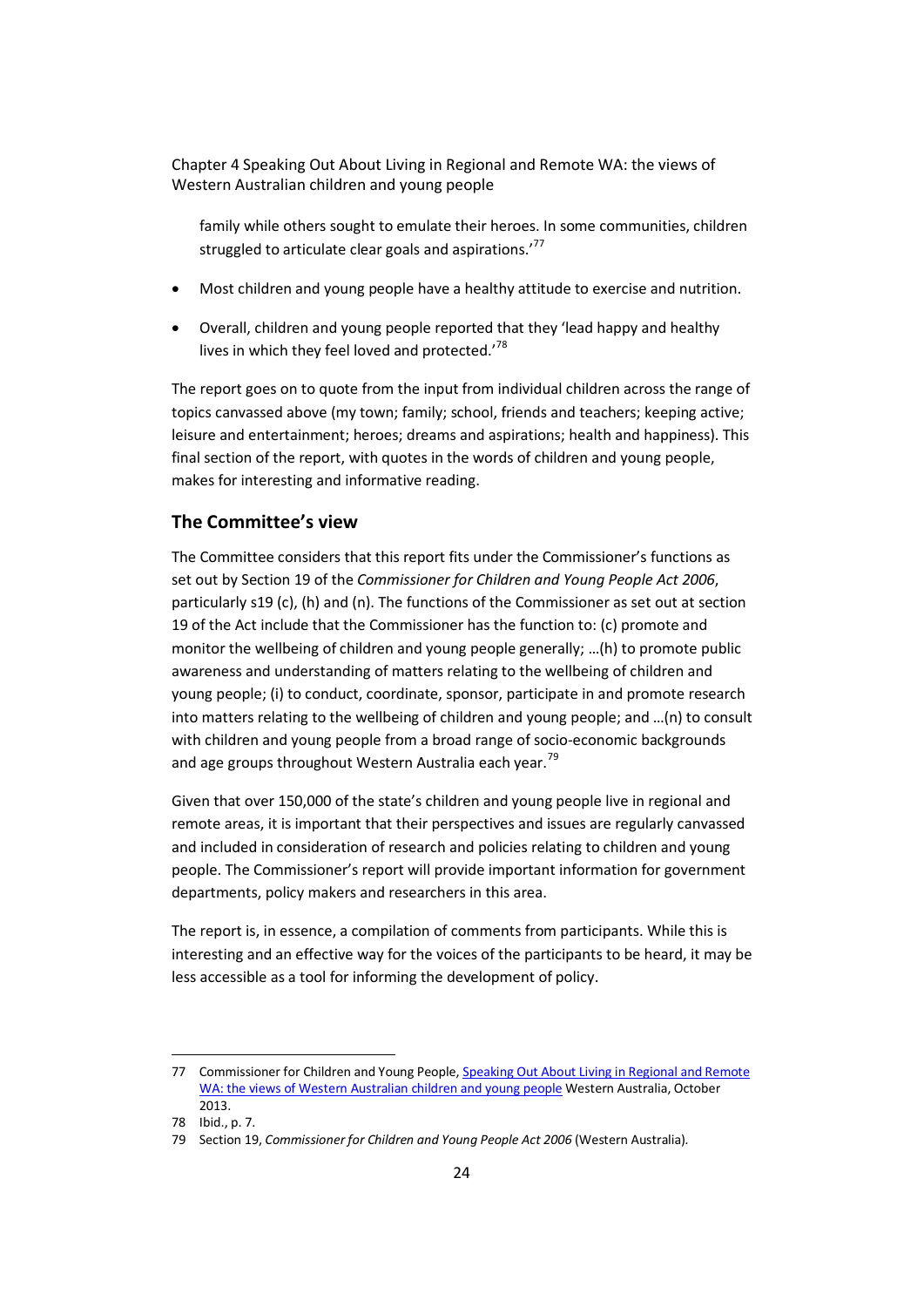As with the 'Speaking Out About Disability' report, the Committee would like to see further analysis of the information obtained in this report to enable it to more effectively inform the development of policy across government, and to impact on the work of service providers.

The Committee acknowledges that the Commissioner has previously developed a 'policy brief' on children and young people living in remote and regional areas as part of the broader Mental Health Inquiry. It may be feasible to consider developing an updated policy brief to accompany this 'Speaking Out' report.

As mentioned in the previous chapter, the Committee would be interested to see the development of a mechanism to track the impact or utilisation of reports published by the Commissioner such as this one. The importance of such research informing the development of policy cannot be understated. It would therefore be useful to explore ways the Commissioner's office could measure the influence of reports such as 'Speaking Out About Living in Regional and Remote WA: the views of Western Australian children and young people'.

The Committee considers it vital to the wellbeing of children and young people in Western Australia that the research conducted by the Commissioner is listened to, and utilised, by the government and non-government agencies responsible for developing policies that impact on children and young people. One way to ensure that this occurs is to monitor the uptake and impact of such reports.

#### **Finding 5**

The Committee considers it vital to the wellbeing of children and young people in Western Australia that the research conducted by the Commissioner is listened to, and used, by the government and non-government agencies responsible for developing policies that impact on children and young people

Bah

Ms L. L. Baker, MLA **CHAIR**